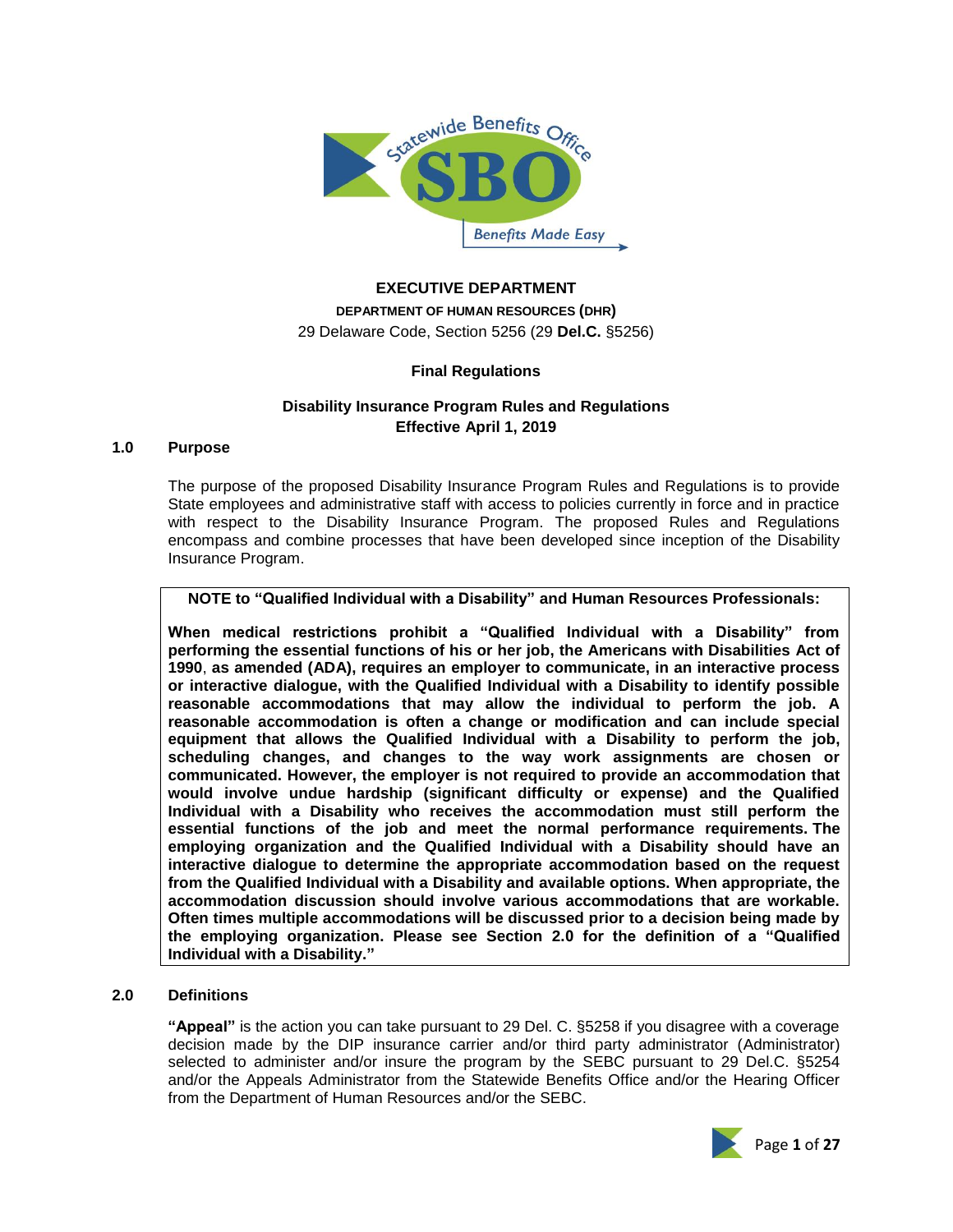"**Base Rate of Compensation"** means the employee's usual rate of pay including hazardous duty pay if applicable. Base Rate of Compensation does not include commissions, bonuses, shift differential pay, overtime pay or any other fringe benefit or extra compensation.

**"Claimant"** means a person enrolled in the DIP who applies for STD and/or LTD benefits and/or an extension of STD and/or LTD benefits or who is receiving or has received STD and/or LTD benefits.

**"Creditable Compensations"** as defined in 29 Del.C. §5251(c), shall mean the base rate of compensation that the employee received on the last day of employment before the employee developed a disability.

**"DIP"** means the Disability Insurance Program as defined in 29 Del.C. §5256 of the Delaware Code.

**"DIP Insurance Carrier and/or Administrator"** means the State's selected vendor for this service.

**"Elimination Period"** is the period of time you must be disabled before disability benefits commence. The elimination period in the Short Term Disability (STD) program is 30 calendar days. The elimination period in the Long Term Disability (LTD) program is the last to be satisfied of the following:

- 1) The first 182 consecutive calendar day(s) of any one period of disability;
- or 2) The exhaustion of the STD benefit period.

"**Employee**" shall mean an eligible "employee" as defined in 29 Del.C. §5501(f), [\(http://delcode.delaware.gov/title29/c055/sc01/index.shtml\)](http://delcode.delaware.gov/title29/c055/sc01/index.shtml) who elects to participate in the DIP as specified in 29 Del.C. §5519. Under 29 Del.C. §5501(f), "Employee" shall mean an individual who:

- (1) Is employed by:
	- a. The State, including elected or appointed officials; or
	- b. The State Department of Education, a school district which is part of the state school system, the University of Delaware, Delaware State University or Delaware Technical Community College; or
	- c. A state agency that is supported wholly or in part by funds granted to the State by the federal government;
- (2) Is employed on a full-time or annual basis or on a regular part-time basis, as the terms "full-time or annual basis" and "regular part-time basis" are defined in rules and regulations adopted by the Board, except that an individual whose initial appointment to a gubernatorial appointed board, council or commission occurs after June 30, 2013, shall not be considered employed on a regular part-time basis;
- (3) Receives compensation wholly or in part directly from the State Treasury or from the Treasury through an agency within the State that is wholly or in part supported by the State;
- (4)
- a. Is not a member of any other state or municipal retirement system which is financed in whole or in part by the State unless the state pension plan provides for a unified state service pension and the member is not concurrently accruing or collecting benefits under that system; and

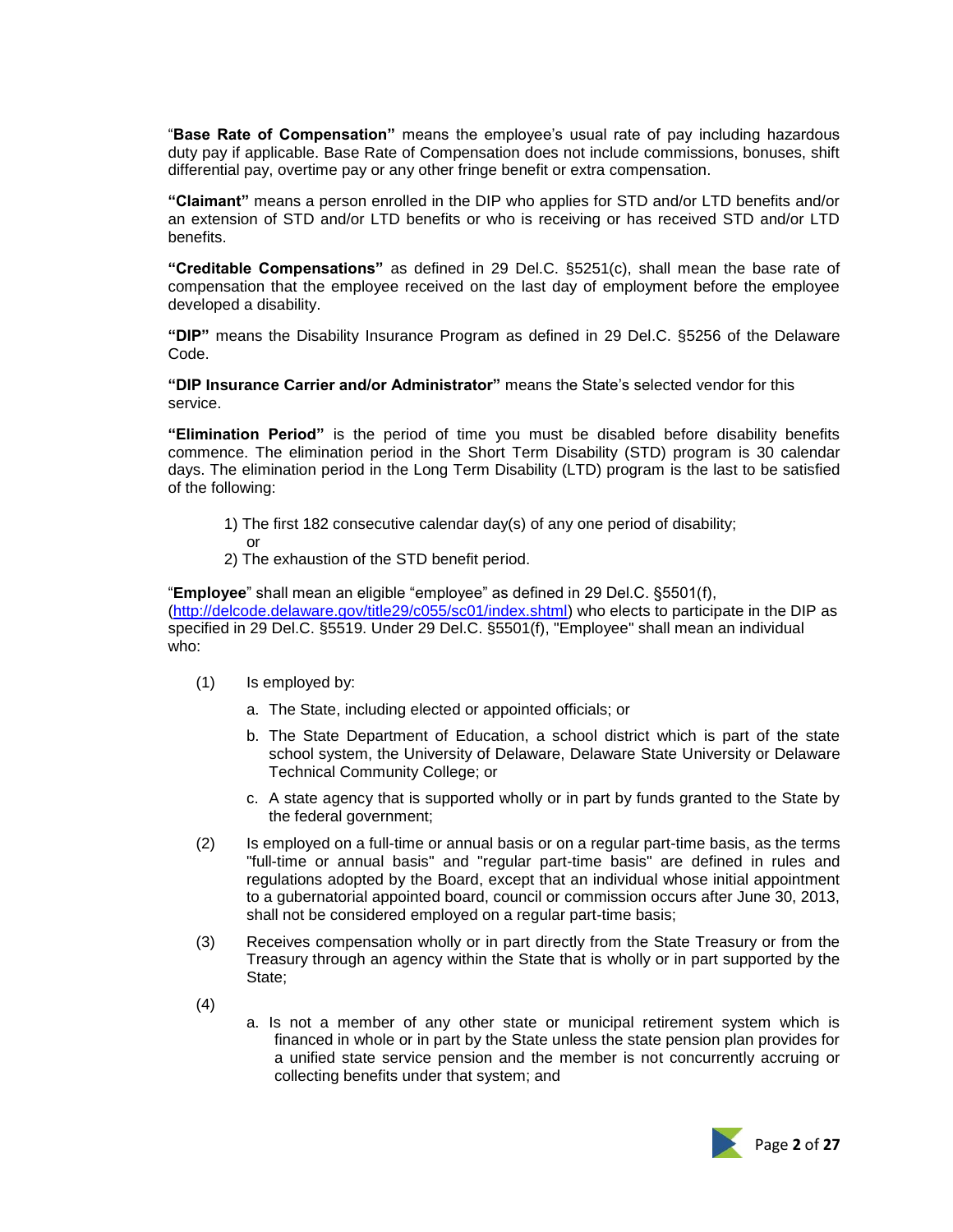- b. Is not a member of a county pension plan with respect to which the employee is accruing credited service and to which the employee and/or the State is making contributions on account of employment with the State;
- (5) A person who meets the requirements of this subsection shall be regarded as an "employee" during the period he or she is on an approved leave and, for school personnel who do not work on 12-month basis, during the period between the expiration of such leave and the beginning of the next regular school term.

This shall include any employee who is collecting benefits pursuant to 11 Del.C. §8352(4) [\(http://delcode.delaware.gov/title11/c083/sc03/index.shtml\)](http://delcode.delaware.gov/title11/c083/sc03/index.shtml).

**"Employing Organization"** shall mean the agency, school district, charter school, institution of higher education, court system or Delaware Solid Waste Authority (DSWA) employing claimants in a position covered by the Delaware State Employees Pension Plan pursuant to 29 Del. C. Chapter 55 who are U.S. citizens or U.S. residents actively at work for one full day on or after January 1, 2006.

**"Essential Duty"** means a duty that is substantial, not incidental, is fundamental or inherent to the occupation and cannot be reasonably omitted or changed. To be at work for the number of hours in the employee's regularly scheduled workweek is also an essential duty. Any occupation means an occupation for which the employee is qualified by education, training or experience.

"**Family and Medical Leave Act (FMLA)"** is a labor law that entitles eligible employees to take up to twelve workweeks of unpaid, job-protected leave during a twelve month period for specified family and medical reasons with continuation of group health insurance coverage under the same terms and conditions as if the employee had not taken leave. Qualified medical and family reasons include personal or family illness, family military leave, [pregnancy,](http://en.wikipedia.org/wiki/Pregnancy) [adoption,](http://en.wikipedia.org/wiki/Adoption) or the [foster](http://en.wikipedia.org/wiki/Foster_care)  [care](http://en.wikipedia.org/wiki/Foster_care) placement of a child. FMLA also provides qualifying exigency and military caregiver leave for employees with family members who are covered military members.

"**Insurance Coverage Office (ICO)"** is the State office responsible for providing quality support for the state government's insurance needs. The office is responsible for managing the insurance program for state vehicles, buildings and property and workers' compensation, as well as reviewing state facilities for safety issues and providing safety programs to state employees**.**

**"Interactive Process" (ADA)** - When medical restrictions prohibit an employee with a disability from doing his or her job, the Americans with Disabilities Act (ADA) requires an employer to communicate with the employee concerning an accommodation. This exchange has been described variously as the "core" or "proactive" process, "cooperative problem solving," "open and individualized exchange," a "search", and a "flexible give-and-take." Most frequently, it is called the "interactive process" or by the redundant term, "interactive dialogue." The purpose of this dialogue is to "identify the precise limitations resulting from the disability and potential reasonable accommodations that could overcome those limitations." 29 C.F.R. § 1630.2(o)(3).

**"Less Than Twelve Month Educational Employees"** are those employed by School Districts, Charter Schools, the Department of Education, University of Delaware, Delaware State University and Delaware Technical & Community College whose normal working period is a school year or semester which is less than 12 months in duration per calendar year. "Less Than Twelve Month Educational Employees" are not defined or categorized by their length of employment.

**"Medical Care"** is received when a physician is consulted or medical advice is given or treatment is recommended, prescribed by, or received from a physician. Treatment includes, but is not limited to, medical examinations, tests, attendance or observations and use of drugs, medicines, medical services or equipment.

**"Member"** means a person enrolled in or was previously enrolled in the DIP.

**"Normal Working Periods"** are the scheduled working days for the employee.

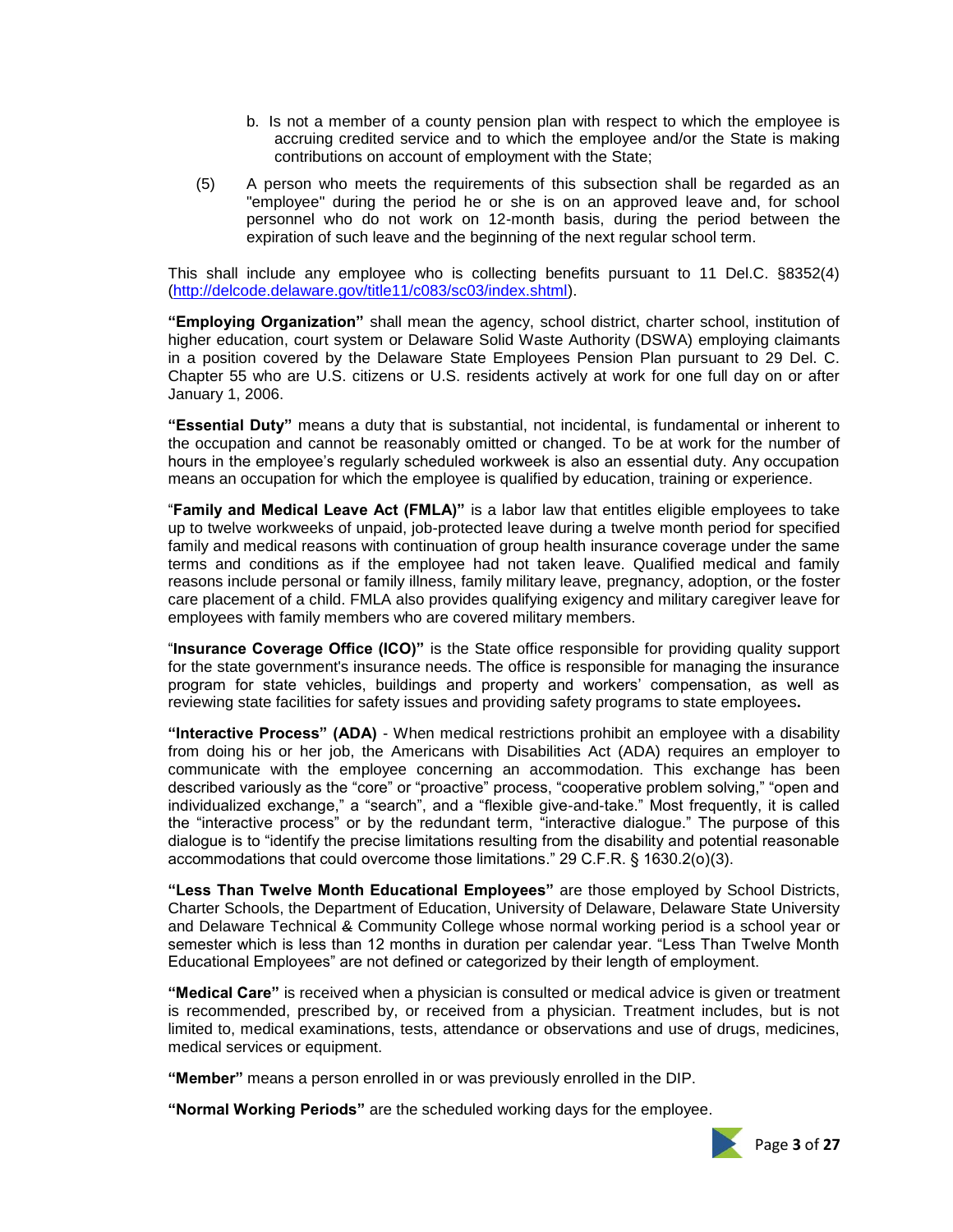**"Parental Leave"** is a law that entitles all full-time employees in the employment of the State, a reorganized school district, charter school or vocational school district for at least one year, to twelve weeks of paid leave upon the birth or adoption of a child who is 6 years of age or younger to care for or bond with the child(ren). Parental Leave runs concurrently with any rights and benefits available under FMLA and STD pursuant to §5253 of Title 29 for the birth of a child. The University of Delaware, Delaware State University, Delaware Technical Community College and Delaware Solid Waste Authority are not subject to this law.

**"Personal Injury Protection (PIP)"** is insurance coverage that is statutorily mandated for Delaware registered vehicles. 21 Del. C. §2118 requires minimum PIP limits of \$15,000 per person; \$30,000 per accident for reasonable and necessary medical expenses, net amount of loss earnings, funeral expenses, and substitute services incurred within 2 years of an automobile accident. PIP benefits for vehicles registered to the State of Delaware for the needs of state government employees are administered by the ICO. PIP benefits for personally owned and/or rented vehicles are administered by the employee's personal automobile carrier.

**"Pre-Disability Base Pay"** aka "Creditable Compensation" shall mean the employee's usual rate of pay paid to the employee on the last day of employment before the employee developed a disability including hazardous duty pay, if applicable. Pre-disability earnings do not include commissions, bonuses, shift differential pay, overtime pay or any other fringe benefit or extra compensation. For purposes of the DIP, Pre-Disability Base Pay is the employee's usual rate of pay prior to each date of disability.

**"Pre-Existing Conditions"** means any accidental bodily injury, sickness, mental illness, pregnancy, or episode of substance abuse or any manifestations, symptoms, findings or aggravations related to or resulting from such accidental bodily injury, sickness, mental condition, pregnancy or substance abuse for which the employee received medical care during the 3 month period that ends the day before:

- a. The employee's effective date of coverage in DIP; or
- b. The effective date of a change in DIP coverage.

**"Qualified Individual with a Disability" (ADA)** is an individual who has:

- a. A physical or mental impairment that substantially limits one or more of the major life activities of such individual;
- b. A record of such impairment; or
- c. Being regarded as having such impairment.

**"Return To Work (RTW) Coordinator"** means the person selected by the Department of Human Resources to assist individuals enrolled or previously enrolled in the DIP who expect to be out of work with their transition back to work. Return To Work assistance may be requested by an employee, previously employed individual and/or by an employing organization. The RTW Coordinator may also consult with the individual's health care provider(s) to acquire and/or clarify a claimant's restrictions and/or limitations if applicable, to facilitate a safe return to the workplace.

**"Salary Supplement"** pursuant to 29 Del. C. §5933 outlines that whenever an officer as defined in 29 Del.C. §5812 (n)(1),

[\(http://delcode.delaware.gov/title29/c058/sc02/index.shtml\)](http://delcode.delaware.gov/title29/c058/sc02/index.shtml) or employee of the State qualifies for workers' compensation disability benefits, the officer or employee is not charged sick or annual leave and shall receive from the State the difference, if any, between the total of: (1) The amount of such compensation, (2) any disability benefits received under the Federal Social Security Act, and (3) any other employer supported disability program, and the amount of wages to which the officer or employee is entitled on the date such compensation begins. No more than 1 period of supplemental pay shall be made under this subsection for any work injury, including any

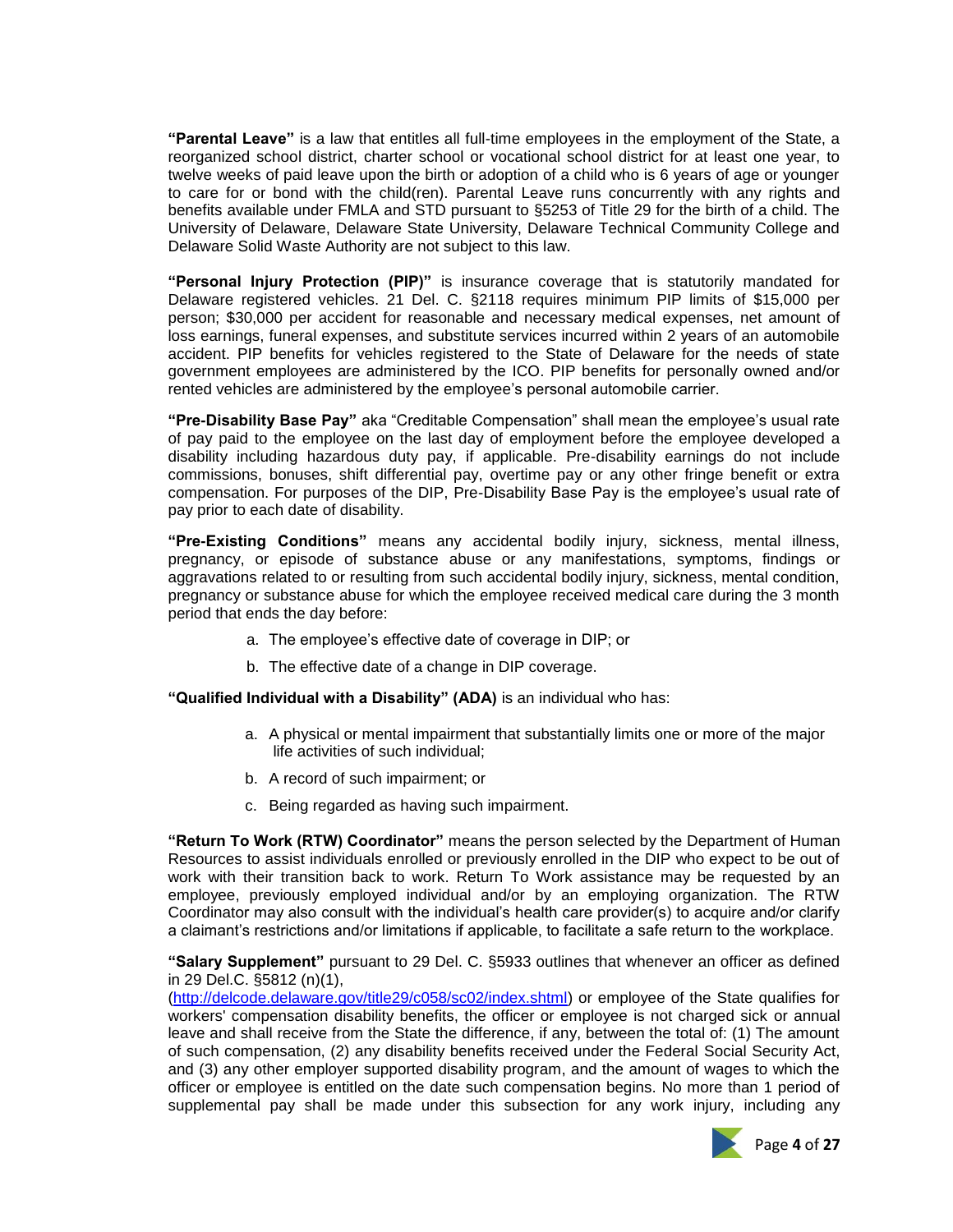recurrence or aggravation of that work injury. Temporary disability payments that are paid through the Workers' Compensation program and administered by the Insurance Coverage Office (ICO) are unrelated to disability benefits paid under the DIP.

**"SEBC"** means the State Employee Benefits Committee. (As the "Committee" is the SEBC, we have incorporated the acronym "SEBC" in lieu of the term "Committee" in the definitions section of the rules).

**"Temporary"** means not permanent; provisional and/or lasting only a short time.

**"Workers' Compensation" (WC)** is a system, established under Chapter 23 of Title 19 of the Delaware Code, which provides compensation to workers who are injured or who contract an occupational disease while working. The benefits can include medical care, temporary disability payments and compensation for a resulting permanent impairment. In the event of the death of an injured worker, benefits are payable to the family of the worker. Benefits may be paid voluntarily or it may be necessary to petition the Office of Workers' Compensation for relief. Temporary disability payments that are paid through the Workers' Compensation program and administered by the Insurance Coverage Office (ICO) are unrelated to disability benefits paid under the DIP.

**"Your Occupation"** means your occupation as it is recognized in the general workplace. It does not mean the specific job you are performing or at a specific location.

#### **3.0 Eligibility and Enrollment Rules**

- 3.1 Pursuant to the authority vested in the SEBC by 29 Del. C. §5210(4), §9602(b)(4) and §5255, the SEBC adopts these eligibility and coverage rules for the State of Delaware's Disability Insurance Program (DIP). In the event of conflict between these rules and the Delaware Code, the Delaware Code takes precedence over these rules. DIP is comprised of a Short Term Disability (STD) program and a Long Term Disability (LTD) program. The Rules and Regulations contained herein are to be used in conjunction with the Short Term Disability (STD) and Long Term Disability (LTD) benefit booklets displayed on the Statewide Benefits Office website at [de.gov/statewidebenefits.](https://de.gov/statewidebenefits)
- 3.2 An employee must meet one of the following criteria to be eligible for enrollment in DIP:
	- 3.2.1 Hired on or after January 1, 2006 into a position covered by the Delaware State Employees Pension Plan pursuant to 29 Del. C. Ch. 55;
	- 3.2.2 As of January 2006, had fewer than 5 credited years of service;
	- 3.2.3 As of January 1, 2006, had 5 or more years of credited service and elected enrollment in the DIP;
	- 3.2.4 Pursuant to 29 Del.C.§5251(e), a retired Delaware State Police Trooper employed in a pension covered position in the Delaware State Employees' Pension Plan on or after July 1, 2008.
- 3.3 Eligibility for participation in the DIP shall terminate upon the earliest to occur of:
	- 3.3.1 The date in which the State of Delaware ceases to sponsor this program; or
	- 3.3.2 The date the employee is no longer covered by the Delaware State Employees' Pension Plan pursuant to 29 Del. C. §5519; or
	- 3.3.3 Normal service retirement at age 65; or
	- 3.3.4 The death of the employee.
- 3.4 Dependents are not eligible for enrollment in the DIP.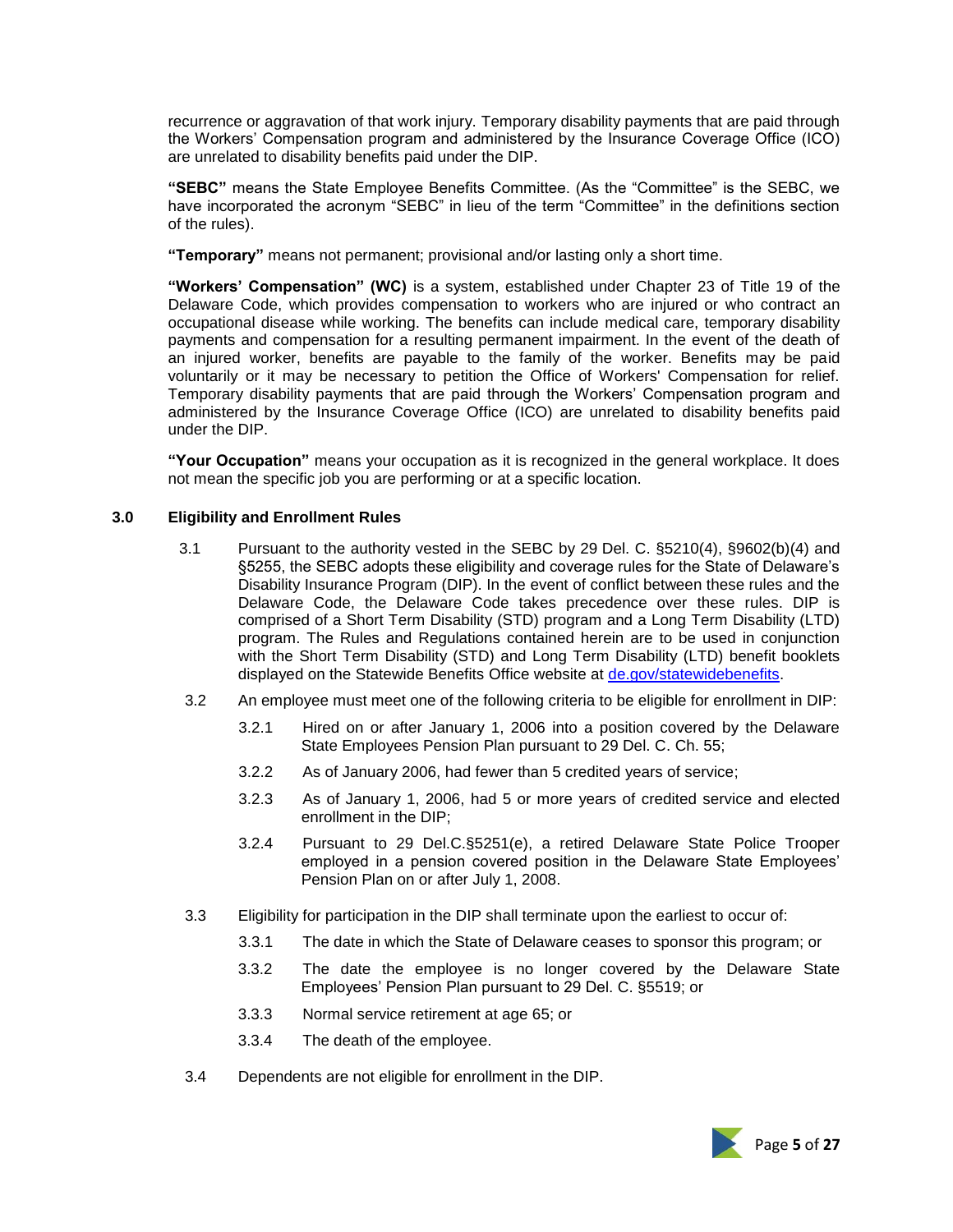- 3.5 Coverage is effective the first day the employee is actively at work or the date the employee returns to active employment on a full-time basis if the employee was absent due to a disabling condition. There is no waiting period to be enrolled in the DIP.
- 3.6 In accordance with 29 Del. C. §5252, the State shall pay all premium or subscription charges for the full cost of providing coverage for the DIP.

# **4.0 Short Term Disability (STD) Elimination Period**

- 4.1 Participating employees shall be eligible to utilize earned sick leave, annual leave, compensatory time or donated leave for absences due to accident, illness, or injury for periods before disability benefits commence under this chapter, such that the participating employee receives 100% of creditable compensation for such periods, not to exceed the employee's sick and/or annual leave balances. Upon the birth of a child(ren), employees entitled to parental leave shall utilize parental leave for periods before disability benefits commence. Merit employees who are injured on the job and approved for workers' compensation (WC) should not be charged with sick leave for any portion of the day of the injury, pursuant to Merit Rule 5.3.8. Non-merit employees must comply with the rules that apply to your employing organization. The date of the injury is the first day of the STD calendar day elimination period.
- 4.2 Pursuant to 29 Del. C. §5253(b)(1), STD benefits for participating employees shall commence upon the exhaustion of the calendar day elimination period. Consistent with the provisions of 29 Del.C. §5255 that allow the DIP insurance carrier and/or Administrator to determine eligibility of a participating employee to receive STD benefits, the elimination period shall begin on the date of disability and STD benefits shall commence on the 31st calendar day of disability. The calendar day elimination period does not have to be satisfied consecutively however, if an employee returns to work for one day or less during the calendar day elimination period, but cannot continue to work thereafter, the period worked shall not be considered to have interrupted the calendar day elimination period.
- 4.3 Pursuant to 29 Del.C. §5253(b)(1), the calendar day elimination period must commence and conclude within normal working periods for employees who work less than 12 months per calendar year. "Normal working periods" are the scheduled working days of the participating employee.
- 4.4 Pursuant to 29 Del.C. §5253(b)(5), if a participating employee returns to the employee's position on a **full-time basis** for 15 consecutive calendar days or longer, any succeeding period of disability for which the participating employee shall become eligible shall constitute a new period of STD with a corresponding calendar day elimination period. A new period of STD shall not be constituted if a participating employee returns to work on a part-time basis.
- 4.5 There is no pre-existing conditions limitation in the STD program.

# **5.0 STD Claim Filing Requirements**

5.1 Employees enrolled in the DIP are required to file an STD claim with the DIP insurance carrier and/or Administrator if the employee expects to be out of work for at least 30 calendar days even if the employee applied for and/or is receiving lost wage benefits (i.e., Workers' Compensation) and/or parental leave, upon the birth of a child(ren). Once an employee exhausts their elimination period, the employee will be deemed to have applied for benefits under this section and shall not be eligible to utilize paid sick

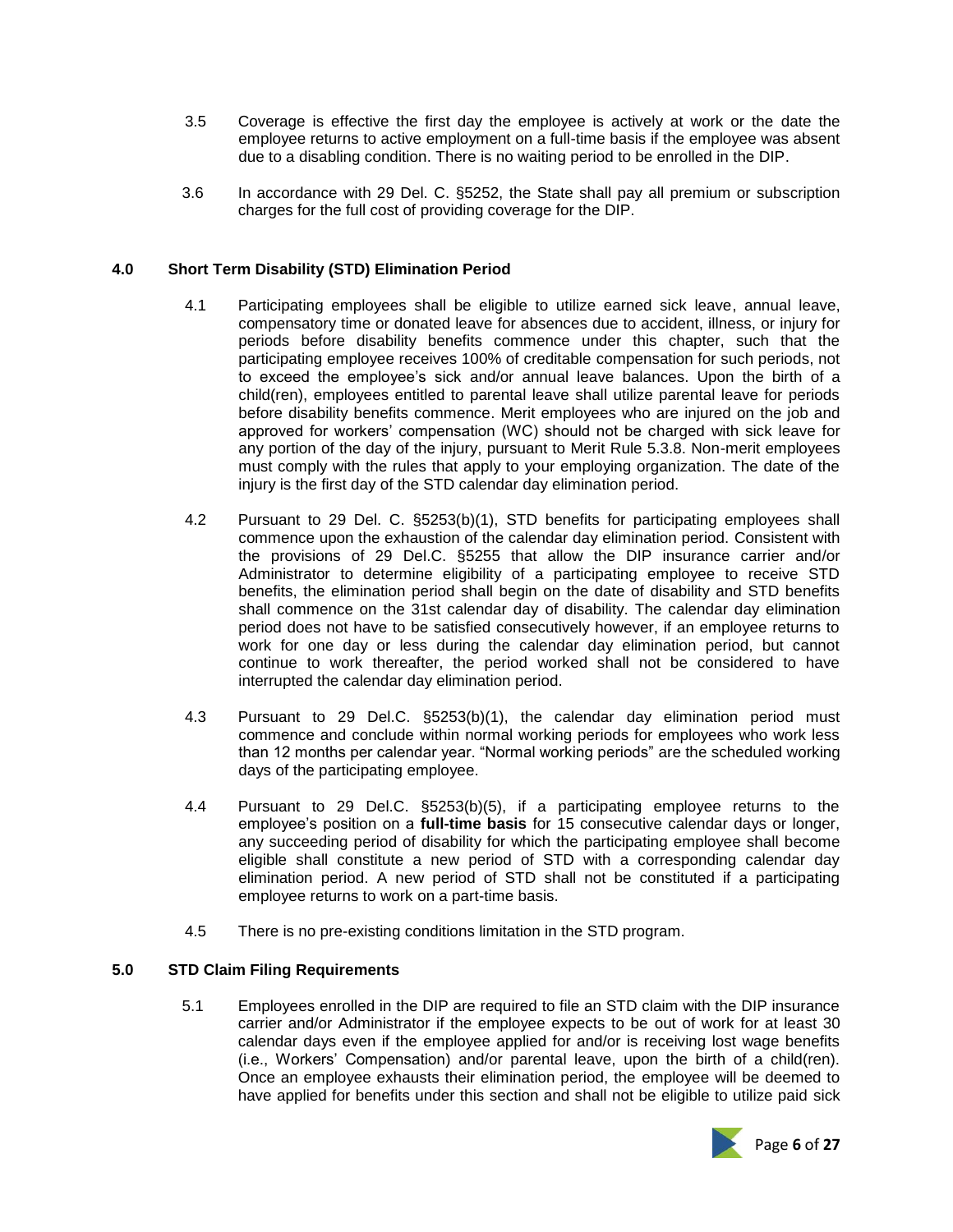and/or annual leave in lieu of application for STD. Employees not meeting the requirements noted in Section 9.0, will be deemed to have applied for benefits under this section and shall not be eligible to utilize paid sick and/or annual leave in lieu of application for an extension of STD benefits.

- 5.2 All employees enrolled in DIP who expect to be out of work for the length of the calendar day elimination period are required to file an STD claim in a complete and timely manner, even if the employee applied for and/or is receiving Workers' Compensation (WC) benefits, parental leave or Other Income Benefits defined in the STD benefits booklet per Delaware Code. Hazardous duty employees injured in the line of duty, who are employed by the Department of Corrections (or its successor agency), the Delaware Psychiatric Center (or its successor agency) who are assigned to programs for the criminally insane, the Department of Services for Children, Youth and Their Families who are assigned to work in the Division of Youth Rehabilitative Services facilities, State law-enforcement officers in the performance of their duties including State employees serving in response to imminent danger of hazardous waste material, including but not limited to the SERT Team are required to file an STD claim in a complete and timely manner if they expect to be out of work for the length of the calendar day elimination period. Employing organizations are required to provide the DIP insurance carrier and/or Administrator with the names of hazardous duty employees who are injured while performing a hazardous duty who are entitled to be paid the twelve month salary supplement pursuant to 29 Del.C. §5933(c).
- 5.3 Employees are required to immediately report all absences from work to their supervisor and are required to stay in contact with their supervisor and Human Resource office during all absences from work. For specific reporting time frames, merit employees should refer to the Merit Rules. Non-merit employees should refer to their employing organization's leave policy. All requested documentation must be provided. Supervisors are required to immediately report an employee's absence from work to their Human Resource office. The Human Resources office must send a letter to the employee no later than the fifth calendar day of absence from work to remind the employee of their STD claim filing requirement in the event the employee expects to be out of work for at least the length of the elimination period. It is the employee's responsibility to promptly acknowledge receipt of the communication from their Human Resources office by signing and returning an "Employee Acknowledgement" to their Human Resources office within 5 business day of receiving the letter from the Human Resources office.
- 5.4 Employees must contact their physician(s) to authorize the release of medical information required by the Return to Work (RTW) Coordinator and/or the DIP insurance carrier and/or third party administrator (Administrator) selected to administer and/or insure the program by the SEBC pursuant to 29 Del.C. §5254. It is the employee's responsibility to be sure that his or her medical documentation is submitted to the DIP insurance carrier and/or Administrator and the RTW Coordinator in a complete and timely manner throughout the duration of the disability as requested. Employees are required to take any and all action necessary in a timely manner to maintain their claim in an approved status throughout the period of disability.
- 5.5 Participating employees are responsible for the payment of fees requested by their physician(s) for the release of preliminary medical information and/or subsequent attending physician statements (APSs).
- 5.6 Medical documentation by the employee's physician(s) in the form and manner determined by the DIP insurance carrier and/or third party administrator (Administrator) must be submitted to determine benefit payment. A physician's return to work note will not be sufficient. Medical documentation consists of, but is not limited to a conversation

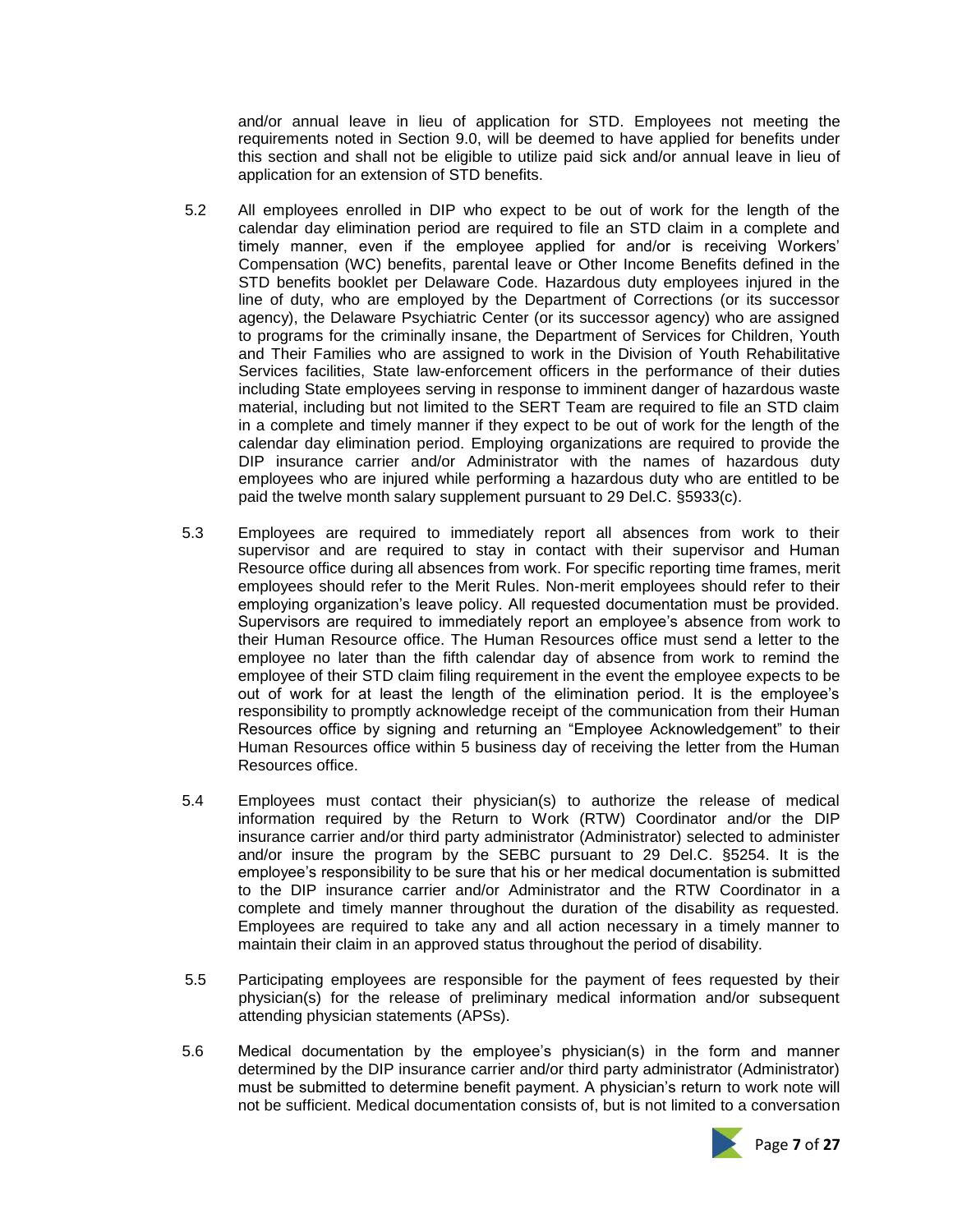with the employee's physician(s) or nurse identifying restrictions and/or limitations and/or the lack thereof, test results, lab records, etc.

### **6.0 STD Coverage**

- 6.1 For a disability caused by a covered sickness and/or accident, STD benefits commence after completion of the calendar day elimination period for up to a maximum benefit period of 182 calendar days starting with the employee's date of disability per Delaware Code. The 182 calendar day STD benefit period includes the calendar day elimination period. Each day an employee receives a total disability benefit or a residual (partial) disability benefit or the minimum disability benefit, counts toward exhaustion of the maximum 182 calendar day STD benefit period.
- 6.2 The employing organization is responsible for providing the DIP insurance carrier and/or Administrator, with the last day worked and any partial day(s) worked information, if applicable, for each claimant. Organizations that employ hazardous duty employees who are entitled to the twelve month salary supplement as a result of being injured while performing a hazardous duty must notify the DIP insurance carrier and/or Administrator of the employees entitlement to the twelve month (versus 3 month) salary supplement. Organizations that employ Less Than Twelve Month Educational Employees who have filed an STD claim with the DIP insurance carrier and/or Administrator, must also provide the DIP insurance carrier and/or Administrator with confirmation of whether the employee is a "Less Than Twelve Month Educational Employee", the number of contractual days in the employee's school year and a list of all non-contractual days for the twenty-six week period starting with the claimants date of disability. This information must be provided by the employing organization to the DIP insurance carrier and/or Administrator within 48 hours of the date when the employee files their STD claim or from the date the employing organization receives formal notification of an employee's STD claim filing from the DIP insurance carrier and/or Administrator.
- 6.3 "Total Disability" or "Totally Disabled" means the employee is prevented by accidental bodily injury, sickness, mental condition, substance abuse, or pregnancy, or loss of license due to medical condition from performing the essential duties of their occupation, and as a result, the employee is earning 20% or less of his or her base rate of compensation received on the last day of employment before becoming disabled. IMPORTANT NOTE: Weekly earnings mean the employee's usual base rate of pay including hazardous duty pay if applicable. Weekly earnings do not include commissions, bonuses, shift differential pay, overtime pay or any other fringe benefit or extra compensation. If disabled, weekly earnings will be the rate on the last day as an active full- time employee before becoming totally disabled.
- 6.4 The STD program does not cover:
	- 6.4.1 Injury, sickness, mental condition, substance abuse, or pregnancy not being treated by a physician or surgeon.
	- 6.4.2 Disability caused by or contributed to by war or act of war, declared or not;
	- 6.4.3 Disability caused by commission of or attempt to commit a felony, or to which a contributing cause was the participating employee being engaged in an illegal occupation and/or activity;
	- 6.4.4 Disability caused by or contributed to an intentionally self-inflicted injury, and;
	- 6.4.5 Injury sustained as a result of doing work for pay or profit from another employer.

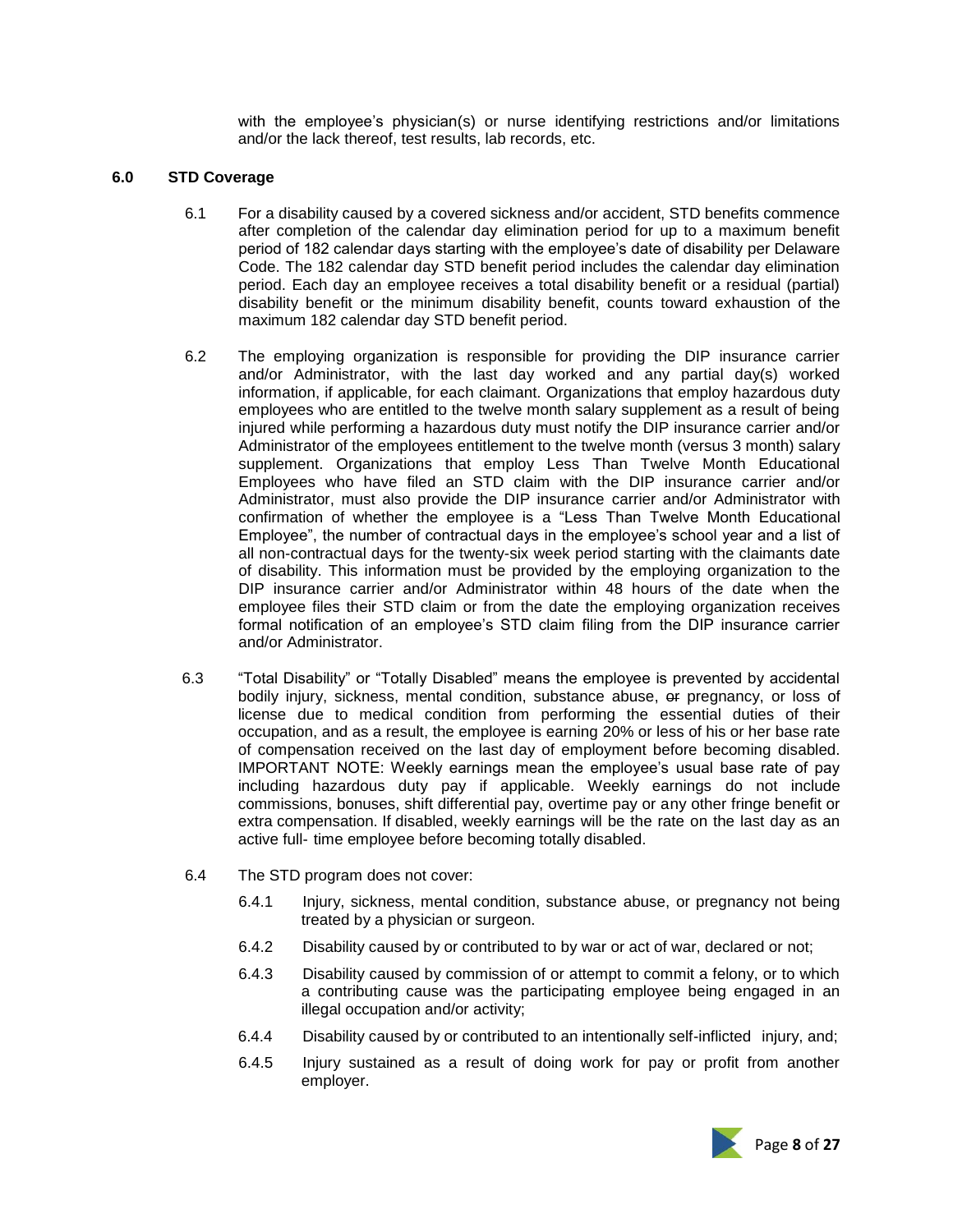6.5 Bus drivers who are contractually required to remain symptom free from disabling illness and/or injury for one year starting with the date of disability will be approved for STD benefits for up to the maximum 182 calendar day benefit period.

### **7.0 STD - Less Than Twelve Month Educational Employees Only (Institutions of Higher Education, School Districts, Charter Schools, Dept. of Education)**

- 7.1 Employees who develop a disability during their normal working period are eligible to file an STD claim and receive benefits through the end of the current school year assuming the employee is able to satisfy the calendar day elimination period before the last day of the school year. Should the disability continue through the employee's nonworking period and into the next school year, the non-working time period counts toward satisfaction of the 182 calendar day STD benefit period.
- 7.2 Employees who are unable to satisfy the calendar day elimination period before the end of the current school year will resume completion of the elimination period as of the first day of the next school year.
- 7.3 Disabilities that begin during a non-working period may not be claimed until the normal working period resumes. The actual date of the employee's disability will remain unchanged however the elimination period begins the first working day of the new school year.

### **8.0 STD Benefit Payment**

- 8.1 STD benefit wage payments are paid by the employing organization to employees whose STD claims have been approved or extended.
- 8.2 The DIP insurance carrier and/or Administrator shall notify the employee of the initial determination of the employee's eligibility for STD benefits in writing by certified mail, return receipt requested within 10 days of the determination.
- 8.3 STD benefits shall be payable at a rate of up to 75% of the participating employee's creditable compensation not to exceed the plan maximum during the period the employee has a disability.
- 8.4 Pursuant to 29 Del. C. §5253(b)(3), creditable compensation during periods an employee receives STD benefits shall include general salary increases awarded or reductions in salary instituted during the period of Short Term disability coverage.
- 8.5 Creditable compensation during the period an employee has a disability also includes hazardous duty pay if applicable. No other additional types of pay are included in the payment of STD benefits.
- 8.6 The amount of any benefit for loss of income provided to an employee or to an employee's family as a result of a period of disability for which the employee is claiming STD benefits will be an offset to the employee's STD benefit payment. This includes any such benefits for which the employee or the employee's family is eligible or is paid to the employee, the employee's family, or to a third party on behalf of the employee. This includes the amount of any benefit for loss of income from:
	- 8.6.1 The United States Social Security Act, the Civil Service Retirement System, the Railroad Retirement Act, the Jones Act, the Canada Pension Plan, the Quebec Pension Plan or similar plan or act that a claimant, a claimant's spouse, or a claimant's child(ren) are eligible to receive because of the employee's disability.

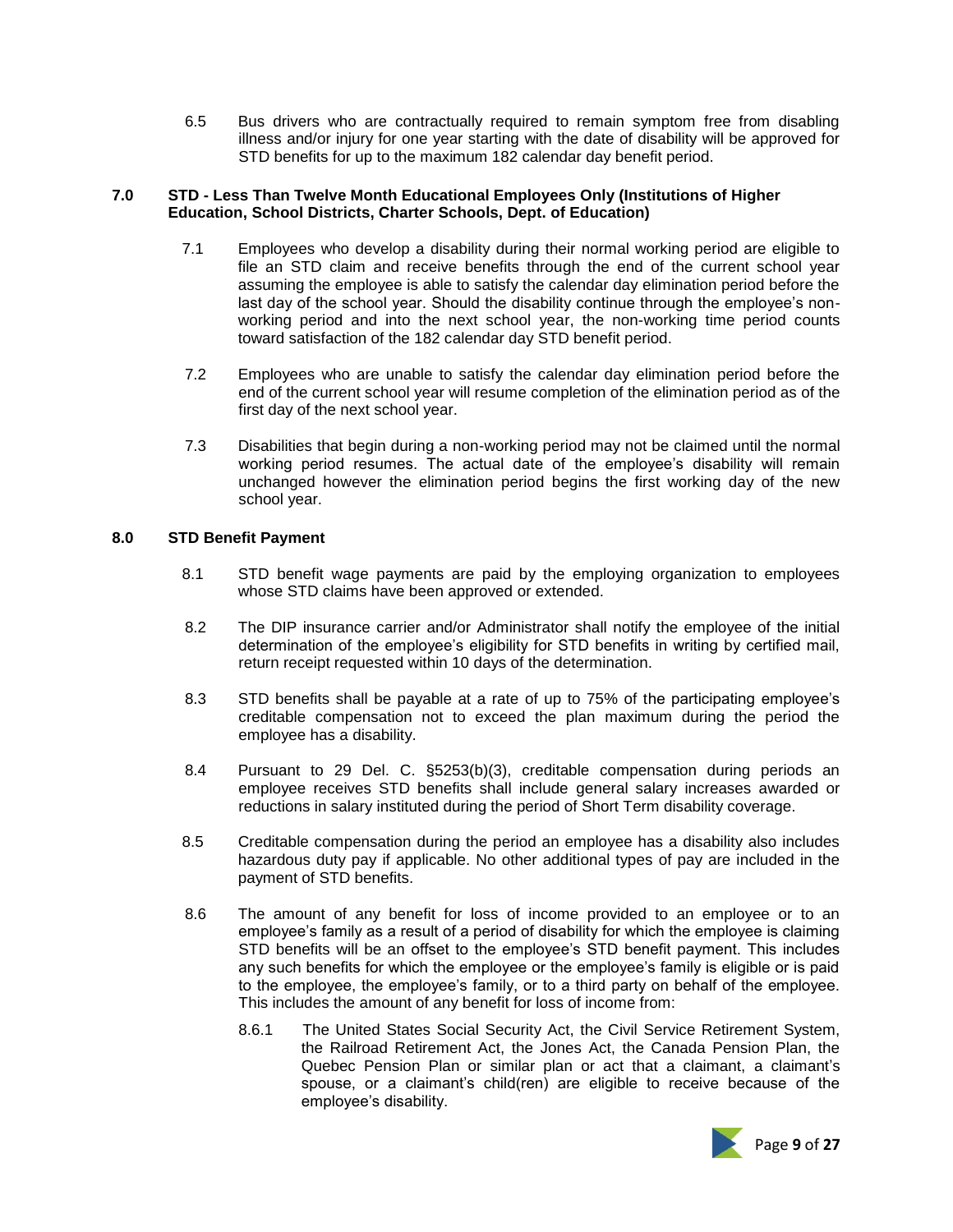- 8.6.2 Any plan or arrangement of coverage, whether insured or not, as a result of employment by or association with the State of Delaware, or as a result of membership in or association with any group, association, union or other organization;
- 8.6.3 The Veteran's Administration or any other foreign or domestic governmental agency for the same disability;
- 8.6.4 Any governmental law or program that provides disability or unemployment benefits as a result of the employee's job with the State of Delaware;
- 8.6.5 An individual insurance policy where the premium is wholly or partially paid by the State of Delaware;
- 8.6.6 Any temporary or permanent disability benefits under a Workers' Compensation law, occupational disease law, or similar law including the Salary Supplement;
- 8.6.7 Compulsory "no fault" automobile insurance; or
- 8.6.8 The portion of a settlement or judgment of a lawsuit that represents or compensates for the employee's loss of earnings for the same disability;
- 8.6.9 Payment for Rehabilitative employment by the State of Delaware or other employer. All income received from the State of Delaware or other employer must immediately be reported to the DIP insurance carrier and/or Administrator.
- 8.7 Any general increase in benefits required by law that a claimant is entitled to receive under any Federal Law will not reduce the STD Benefit payable for a period of Total Disability that began prior to the date of such increase.

IMPORTANT NOTE: Other Income Benefits also mean any payments that are made to the employee, the employee's family, or to a third party on behalf of the employee, pursuant to any:

- 8.7.1 Disability benefit under the Employer's Retirement Plan;
- 8.7.2 Permanent disability or impairment benefits under a under a Workers' Compensation Law, the Jones Act, occupational disease law, similar law or substitutes or exchanges of such benefits;
- 8.7.3 Portion of a settlement or judgment of a lawsuit that represents or compensates for the claimant's loss of earnings; retirement benefit from a Retirement Plan that is wholly or partially funded by employer contributions, unless:
	- 8.7.3.1 the claimant was receiving it prior to becoming Disabled; or
	- 8.7.3.2 the claimant immediately transfers the payment to another plan qualified by the United States Internal Revenue Service for the funding of a future retirement.
- 8.8 Employees enrolled in and receiving STD compensation shall receive up to a maximum of 100% of pre-disability base pay from all sources, including parental leave. If the employee is otherwise eligible for holiday pay or a paid leave other than annual, sick, compensatory or donated leave, the employee will be granted 100% pay on the day in question without a residual. All leave supplements will be calculated on a per pay basis.
- 8.9 Calendar days used to satisfy the STD elimination period for employees who work alternate schedules are converted to a Monday through Friday schedule as all STD

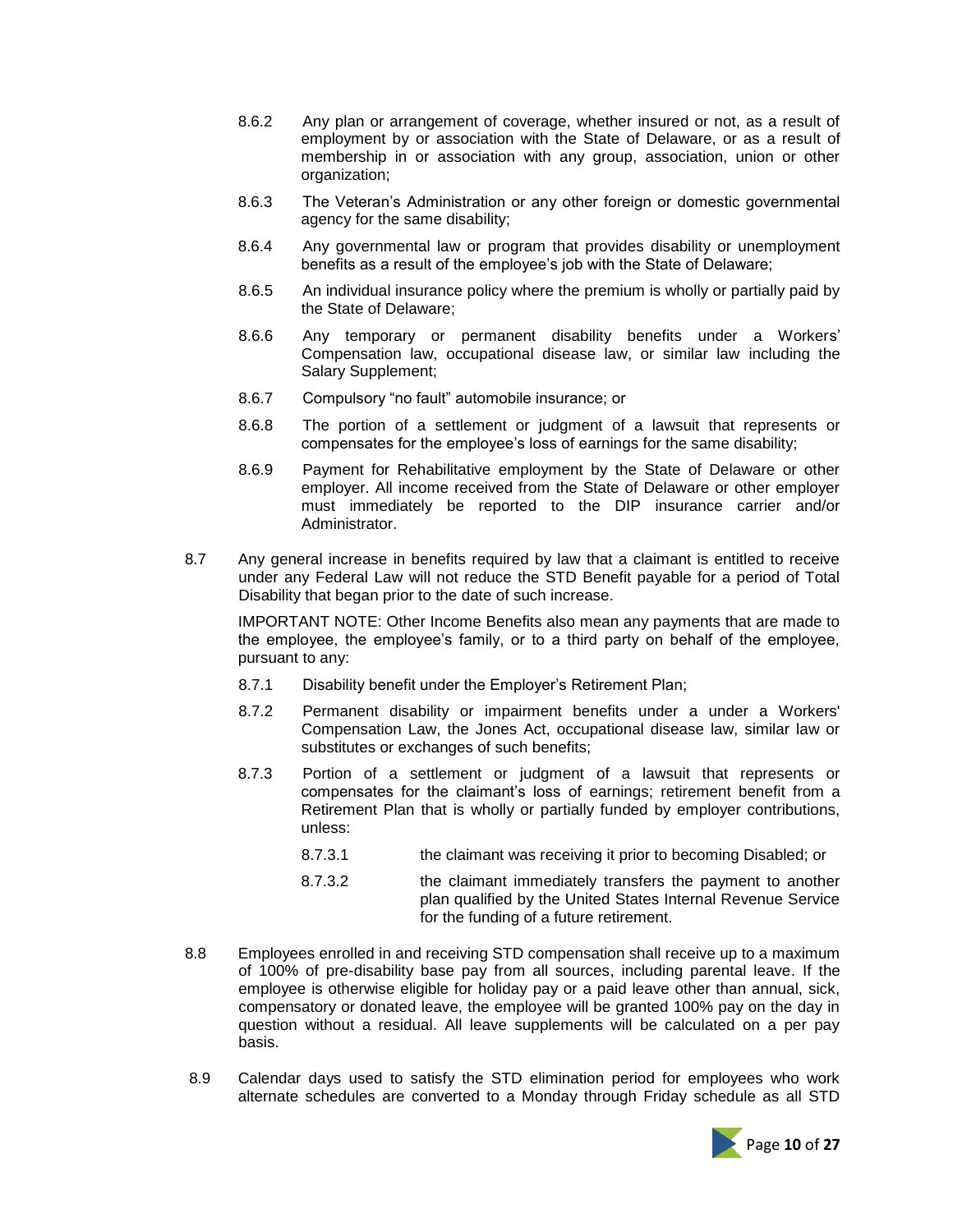benefit payments are calculated using a 5 day work week. Once the employee has satisfied the calendar day elimination period, the STD program will pay 1/5 of the weekly amount for each weekday the employee is disabled during a pay period.

- 8.10 The minimum weekly STD benefit will be the greater of \$25.00 or 10% of the gross STD benefit before the deduction of other income benefits. If the employee is receiving 100% of his or her pre-disability pay from any other source which is an offset, a minimum STD benefit will not be paid.
- 8.11 If while covered under this program an employee develops a partial or residual disability and works on a part-time or limited duty basis, the employee will be entitled to a residual (partial) disability benefit. The employing organization is required to report hours worked by the employee to the DIP insurance carrier and/or Administrator on a weekly basis. The DIP insurance carrier and/or Administrator will calculate residual disability benefits for each claimant and promptly provide the results of the calculation to the employing organization. All income and/or benefit received from the State of Delaware or other employer must immediately be reported to the DIP insurance carrier and/or Administrator by the employee.
- 8.12 If a participating employee returns to the employee's position on a full-time basis, as defined by the SEBC, for 15 consecutive calendar days or longer, any succeeding period of disability for which the employee shall be approved for STD benefits shall constitute a new period of short-term disability with a new corresponding calendar day elimination period. A new period of short term disability shall not be constituted if a participating employee returns to work on a part-time basis. If recurrent periods of disability are due to the same or a related cause; and separated by less than 15 consecutive day(s) of work as an active full-time employee, they will be considered to be the same period of disability.
- 8.13 If while receiving STD benefits an employee should experience a disability due to a new disability, the 182nd calendar day associated with the first disability will not be extended and the plan's exclusions will apply to the new disability. The employee is immediately required to report the new disability to their supervisor, Human Resource office and to the DIP insurance carrier and/or Administrator.
- 8.14 The DIP insurance carrier and/or Administrator shall provide each employing organization with an Explanation of Benefits (EOB) statement on each claimant illustrating the following information:
	- 8.14.1 approval dates;
	- 8.14.2 payment amount, and;
	- 8.14.3 offset information.
- 8.15 It is the employing organization's responsibility to promptly pay STD benefits to their employees. Overpayment and/or underpayment amounts must be immediately reported to the DIP insurance carrier and/or Administrator and to the current or former employee by the employing organization. In the event of an overpayment or underpayment, the DIP insurance carrier and/or Administrator shall provide each employing organization with a report listing each claimant who receives or has received Other Income Benefits awarded as defined in the STD benefits booklet during the approved STD benefit period or who has been underpaid STD benefits as a result of a change in the member's claim. The report will also illustrate the additional following information:
	- 8.15.1 Gross overpayment or underpayment amount;

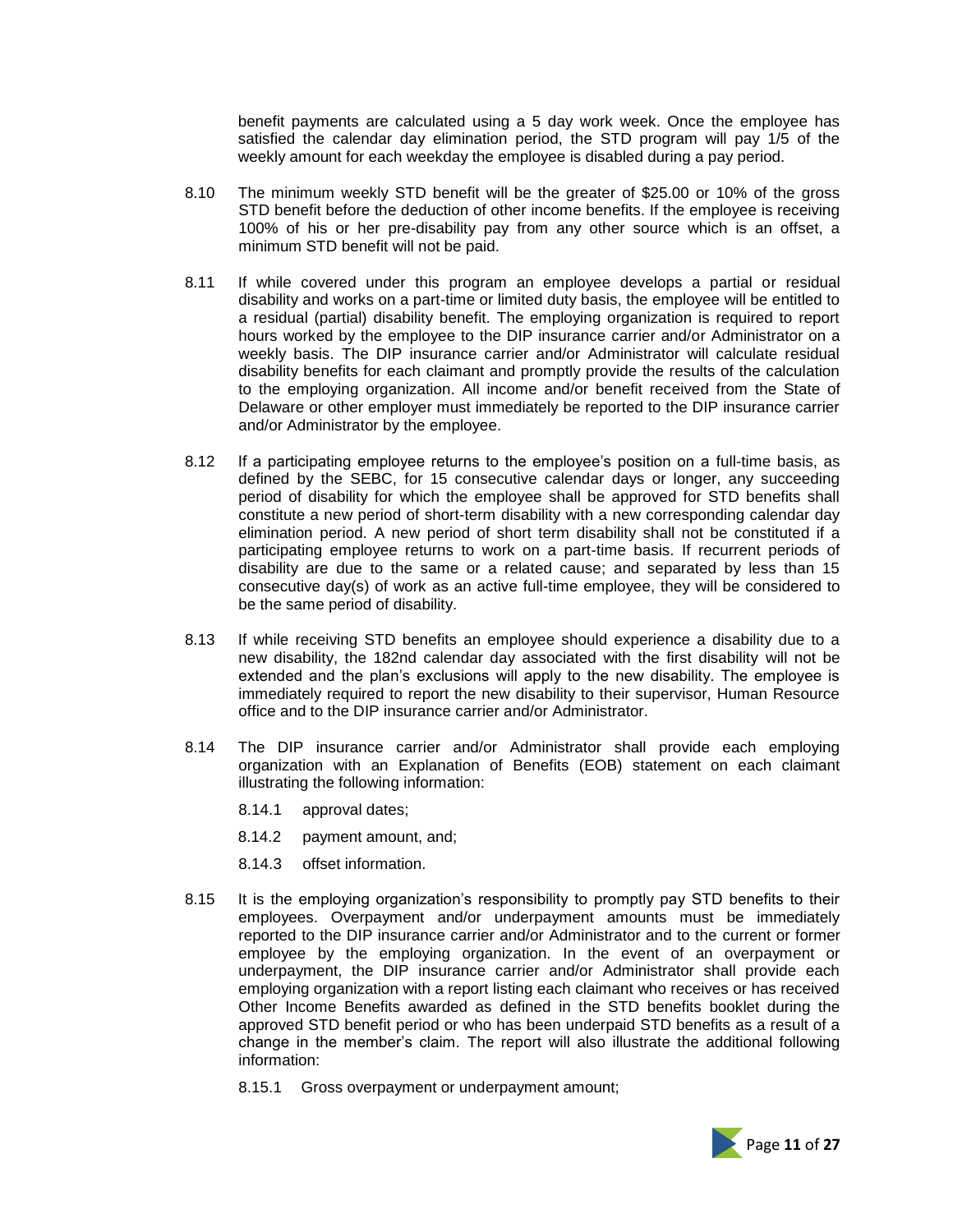- 8.15.2 Reason for the recalculation;
- 8.15.3 Recalculation period;
- 8.15.4 Amount of the claimant's Other Income Benefits award.

All overpayments must be immediately collected by the current or former employing organization and returned to the Pension Office via the State's payroll system (PHRST) or other accepted payroll process for tax reporting purposes. For Human Resources and Payroll Representatives, detailed instructions on how to interpret data and information in the overpayment or underpayment report can be found on the Statewide Benefits Office secure benefits representative website under "Procedures". The document is titled "Interpretation of STD Initial Account Balance Reports/Sample Reports" and is numbered as DIP-003.

- 8.16 It is the current or former employing organization's responsibility to promptly notify the DIP insurance carrier and/or Administrator of any and all retroactive awards from other programs awarded to STD claimants.
- 8.17 It is the current or former employee's responsibility to promptly notify and repay the State of Delaware and/or the DIP insurance carrier and/or Administrator for all overpayments including income paid as an offset during the STD and/or LTD benefit period.

#### **9.0 Leaves**

- 9.1 Merit & Non-Merit Executive Branch, Elected Offices, Courts and Legislative Organization Employees
	- 9.1.1 Provided the employees files their STD claim no later than the  $15<sup>th</sup>$  calendar day from the date of disability and abides by the employing organization's policy and procedures regarding attendance and calling out absent, the employee may continue to use available sick and/or annual leave to be paid until the STD claim is approved, if not approved by the exhaustion of the STD calendar day elimination period. Parental leave shall be used to cover the elimination period upon the birth of a child for eligible employees in lieu of earned sick or annual leave, compensatory time or donated leave until the STD claim is approved, if not approved by the exhaustion of the STD calendar day elimination period. See section 5.1 for claim filing requirements.
		- 9.1.1.1 If the STD claim is not in an approved status by the exhaustion of the calendar day elimination period due to reasons outside the employee's control, the employing organization shall have discretion to pay the employee accrued annual and/or sick leave until the employee's STD claim is approved. If the STD claim is approved, the employing organization must reconcile the employee's leave record.
		- 9.1.1.2 At the discretion of the employing organization, employees who are appealing an STD determination and have not returned to work or whose STD claim is still under review by the DIP insurance carrier and/or Administrator and/or the Appeals Administrator from the Statewide Benefits Office and/or the Hearing Officer appointed by the SEBC, may be paid accrued annual and/or sick leave until the STD claim is approved or extended. If the STD claim is approved or

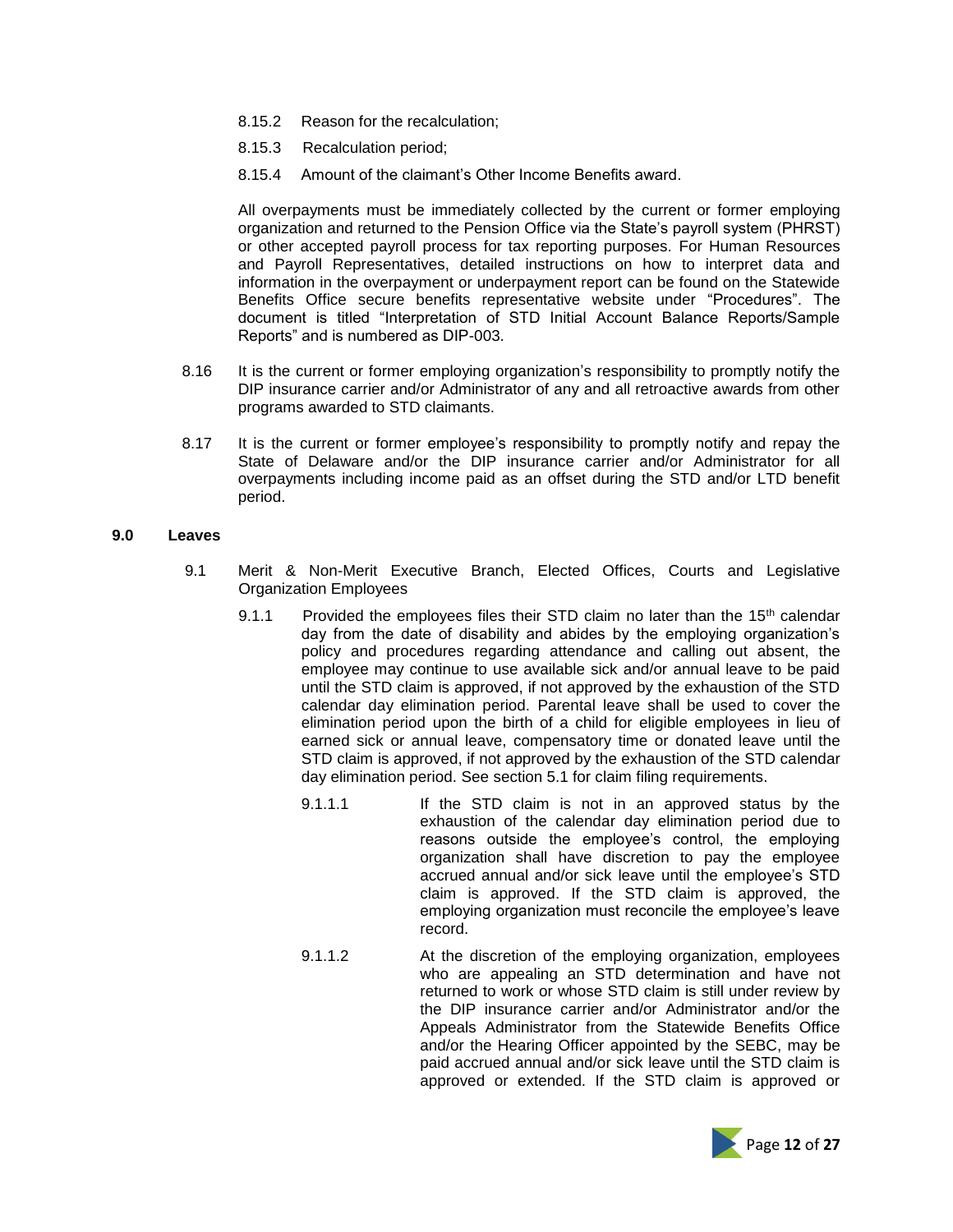extended, the employing organization must reconcile the employee's leave record.

- 9.1.2 An employee may utilize annual leave, sick leave, compensatory time or donated leave to supplement STD benefits to equal 100% of pre-disability base pay for a maximum benefit period of 182 calendar days. Parental leave shall be used to supplement the STD benefit to equal 100% of pre-disability base pay for employees entitled to parental leave upon the birth of a child. An employee may not use accrued annual leave, sick leave or other leave in lieu of parental leave for the birth of a child(ren) to supplement the STD benefit. The employee can chose from the following three options:
	- 9.1.2.1 Except those entitled to parental leave (See Rule 9.1.1), the employee may choose to use their monthly annual and/or sick leave accrual consecutively starting on the first workday of the month to supplement the STD benefit with available leave until the leave is exhausted. The leave must be utilized consecutively rather than on specific dates of the employee's choosing in the month; or
	- 9.1.2.2 Except those entitled to parental leave (See Rule 9.1.1), the employee may choose to retain their sick and/or annual leave accruals and save it for payout at the time the employee becomes a Long Term Disability (LTD) beneficiary or retires on a service pension;. Parental leave shall not accrue or be donated to the Donated Leave bank or be donated to another state employee. An employee who terminates employment prior to the end of the 12 month parental leave period shall not be eligible for payment of any unused parental leave; or
	- 9.1.2.3 Except those entitled to parental leave (See Rule 9.1.1), the employee may choose to save their sick and/or annual leave accrual for use when they return to work from STD leave. Parental leave must be used within twelve months from the date of birth.
- 9.1.3 Employees applying for STD benefits must also apply for the Family Medical and Leave Act (FMLA) and parental leave if eligible. Parental leave runs concurrently with FMLA and STD, as applicable. While on FMLA, employees may retain one week of sick and one week of annual leave. Sick and annual leave Aaccruals that exceed the allowable one week of sick leave and one week of annual leave must be used as earned.
- 9.1.4 Except those entitled to parental leave (See Rule 9.1.1), donated leave may be used to pay employees during the calendar day STD elimination period. However, regardless of whether a claim was filed with the DIP insurance carrier and/or Administrator, donated leave is not to continue following the calendar day elimination period until the employee's STD claim has been approved and the employee continues to be in an STD approved status. Upon approval of the employee's STD claim and while the employee remains in an approved STD status, the employing organization may apply donated leave retroactively to supplement the STD benefit payment.
- 9.1.5 Employees on parental leave, FMLA and/or donated leave must comply with the rules that apply to those programs.

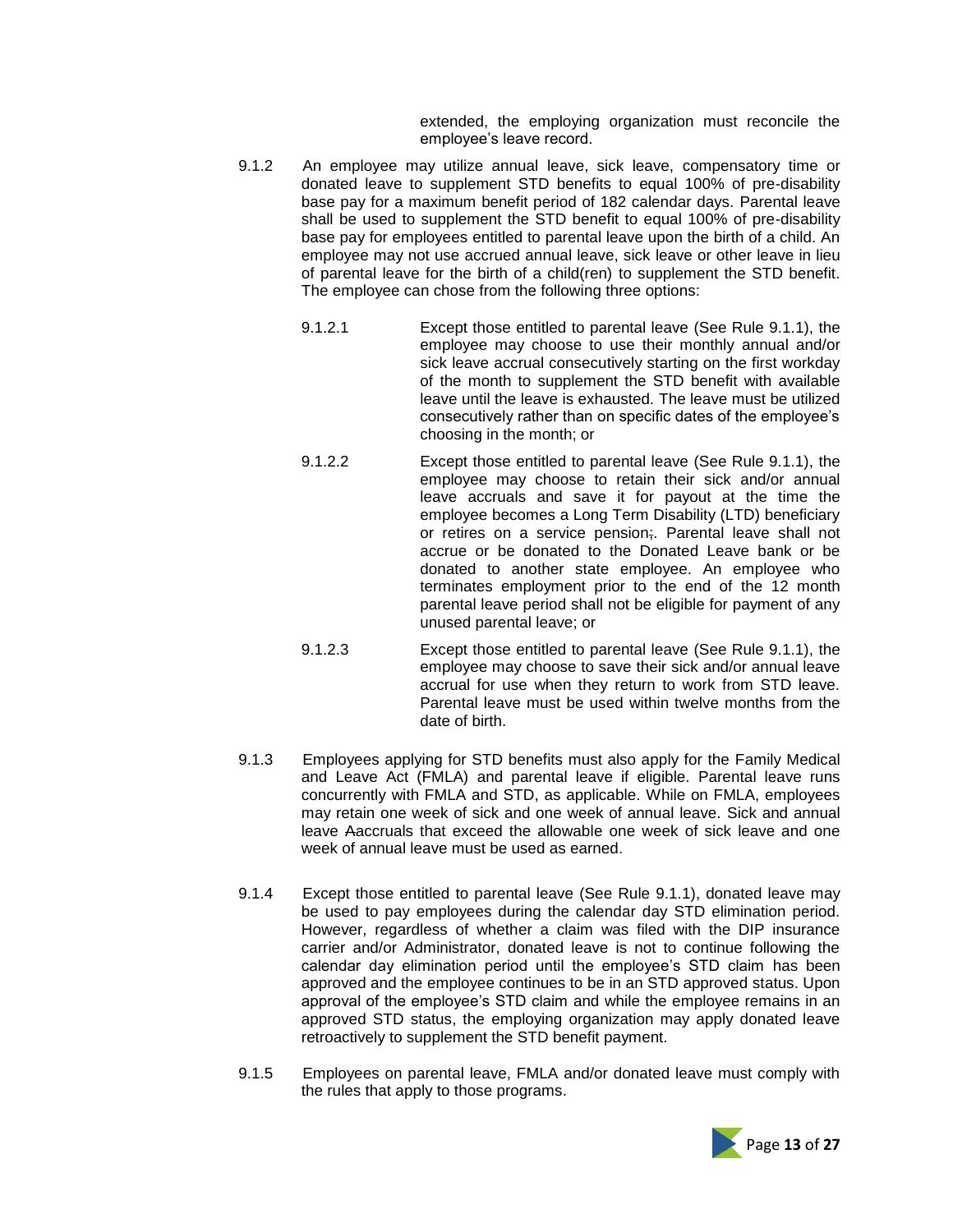- 9.1.6 If an employee is otherwise eligible for holiday pay or a paid leave other than identified in 29 Del.C. §5253(b)(4), the employee will be granted 100% pay on the day in question without a residual. All leave supplements will be calculated on a per pay basis.
- 9.1.7 Employees on approved STD may choose to use accrued annual and sick leave earned each month in its entirety or to save the annual and sick accrual for payout upon the commencement of LTD or service pension. Upon the birth of a child, employees on approved STD are required to utilize parental leave. Rules for parental leave, FMLA and donated leave take precedence.
	- 9.1.7.1 Employees who exhaust annual and sick leave accrual each month will accrue leave at 100% for the given month.
	- 9.1.7.2 Employees who decide to save their annual and sick leave accrual will accrue leave at 75% for the given month.
- 9.1.8 If the employee is in a "no pay" status during the STD elimination period, annual and sick leave accrual stops. The employee should receive annual and sick leave accrual prorated for the portion of the month last worked and a prorated amount of annual and sick leave for the portion of the month in which STD benefits were received. Parental leave shall be used to cover the elimination period upon the birth of a child and is a paid leave.
- 9.1.9 Employees remain subject to the provisions of Merit Rule 5.2.4 regarding annual leave carryover.
- 9.1.10 Upon the exhaustion of the maximum STD benefit period, any employee, except those entitled to hazardous duty pay as defined in 29 Del. C. §5933(c), and those working on a temporary reduced, alternate, light duty and/or parttime basis, shall no longer be an employee of the State or any of its political subdivisions provided the employee has exhausted their FLMA entitlement and/or is not FMLA eligible. Employees entitled to hazardous duty pay as defined in 29 Del. C. §5933(c) who exhaust the maximum short term disability benefit period shall no longer be an employee of the State or any of its political subdivisions at the end of their entitlement to hazardous duty pay or parental leave, provided the employee has exhausted their FMLA entitlement and/or is not FMLA eligible and is not working on a temporary reduced, alternate, light duty and/or part-time basis. Upon termination of employment, the employee shall not be eligible for payment of any unused parental leave. The employee has two options with respect to remaining accrued sick and annual leave only.
	- 9.1.10.1 Escrow Sick and Annual Leave. Prior to the commencement of LTD benefits, the employee may make written request to the employing organization to escrow accrued sick and annual leave for a maximum period of six months. If the member returns to full-time State employment in a benefit eligible position for 30 calendar days within the 6 month escrow period, the member's sick and annual leave balances will be restored. If the member does not return to State employment in a benefit eligible position, the escrowed sick and annual leave will be paid to the member based on the rules in place by the member's former employing organization.

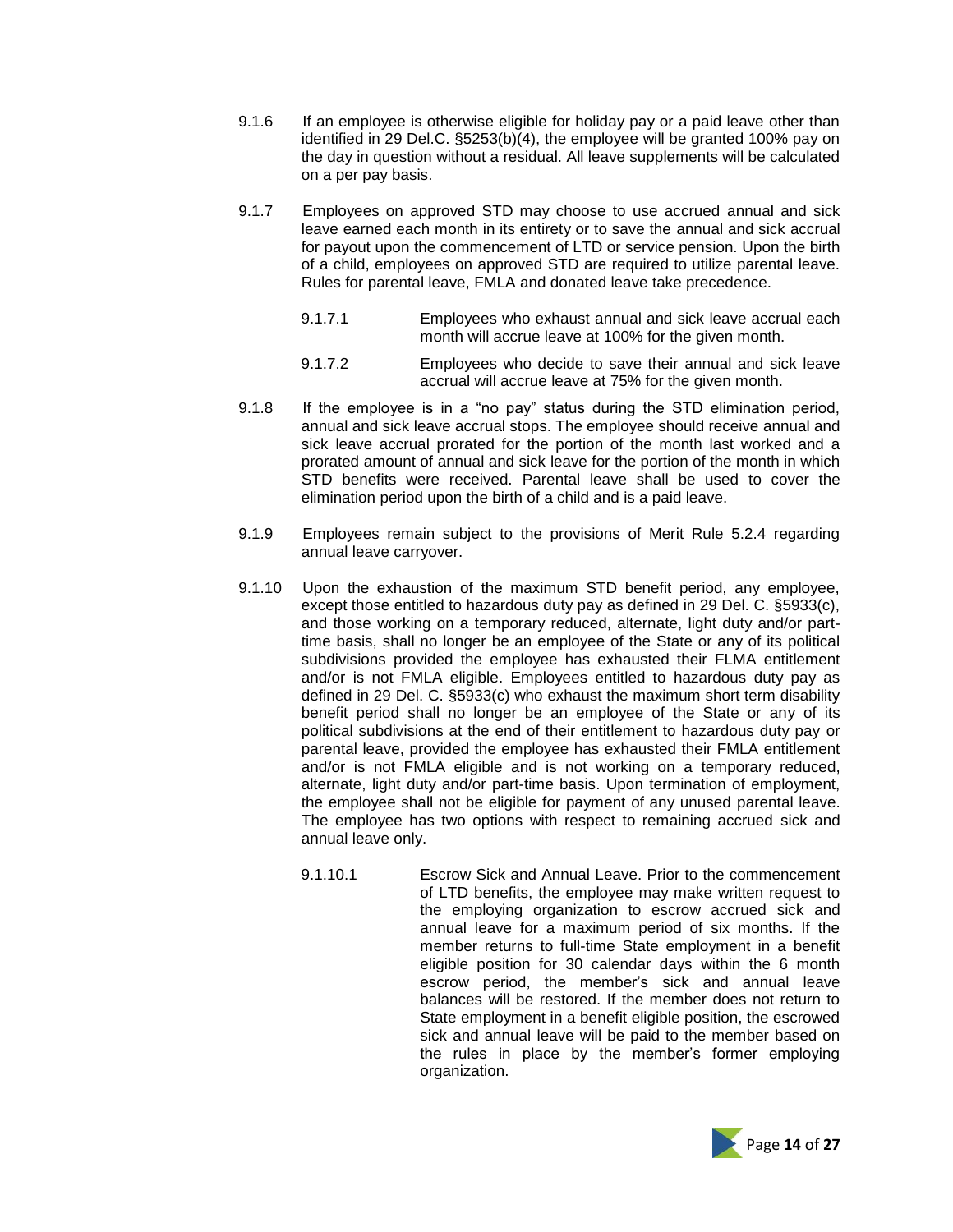- 9.1.10.2 Payout of Sick and Annual Leave. Upon the commencement of LTD benefits, the employee shall be eligible to receive a payout of accrued sick and annual leave based on the rules in place by the employing organization. If the member is subsequently rehired or reinstated by the State of Delaware into a benefit eligible position, the member's sick and annual leave balance will be zero on the date of rehire or reinstatement.
- 9.1.11 Employees who supplement the STD benefit payment with annual, sick, compensatory time, parental or donated leave may defer any portion of the supplement into the Deferred Compensation program. Employees may not defer any portion of the STD benefit payment to the Deferred Compensation program.
- 9.1.12 Pursuant to Merit Rule 5.3.8, employees who are injured on the job and approved for Workers' Compensation will not be charged with sick leave for any portion of the day of injury.
- 9.1.13 If an employee is in a no pay status during the STD elimination period, sick and annual leave accrual stops. The employee should receive sick and annual leave accrual prorated for the portion of the month they last worked and a prorated amount of annual and sick leave for the portion of the month in which the employee receives STD benefits. Please see DIP FAQ's, Section 6 for more information.
- 9.1.14 Merit employees accrue sick and annual leave equivalent to the total combined benefit and wage (STD, sick, parental or annual leave, WC, donated leave and PIP, not to exceed 100% of pre-disability earnings) paid to the employee. Please see DIP FAQ's, Section 6 for specific examples.
- 9.2 DOE, School District, Charter School and Higher Education Employees
	- 9.2.1 Provided the employee files their STD claim no later than the 15th calendar day from the date of disability and abides by the employing organization's policy and procedures regarding attendance and calling out absent, the employee may continue to use available sick and/or annual leave to be paid until the STD claim is approved, if not approved by the exhaustion of the STD calendar day elimination period. Pursuant to 14 Del.C. §1333(d), parental leave runs concurrently with any rights and benefits available under FMLA and STD pursuant to §5253 of Title 29 for the birth of a child. Parental leave shall be paid to eligible employees to cover the STD calendar day elimination period upon the birth of a child(ren) and to supplement the STD benefit.
		- 9.2.1.1 If the STD claim is not in an approved status by the exhaustion of the calendar day elimination period due to reasons outside of the employee's control, the employing organization shall have discretion to pay the employee accrued annual and/or sick leave until the employee's STD claim is approved. If the STD claim is approved, the employing organization must reconcile the employee's leave record.
		- 9.2.1.2 At the discretion of the employing organization, employees who are appealing an STD determination and have not returned to work or whose STD claim is still under review by

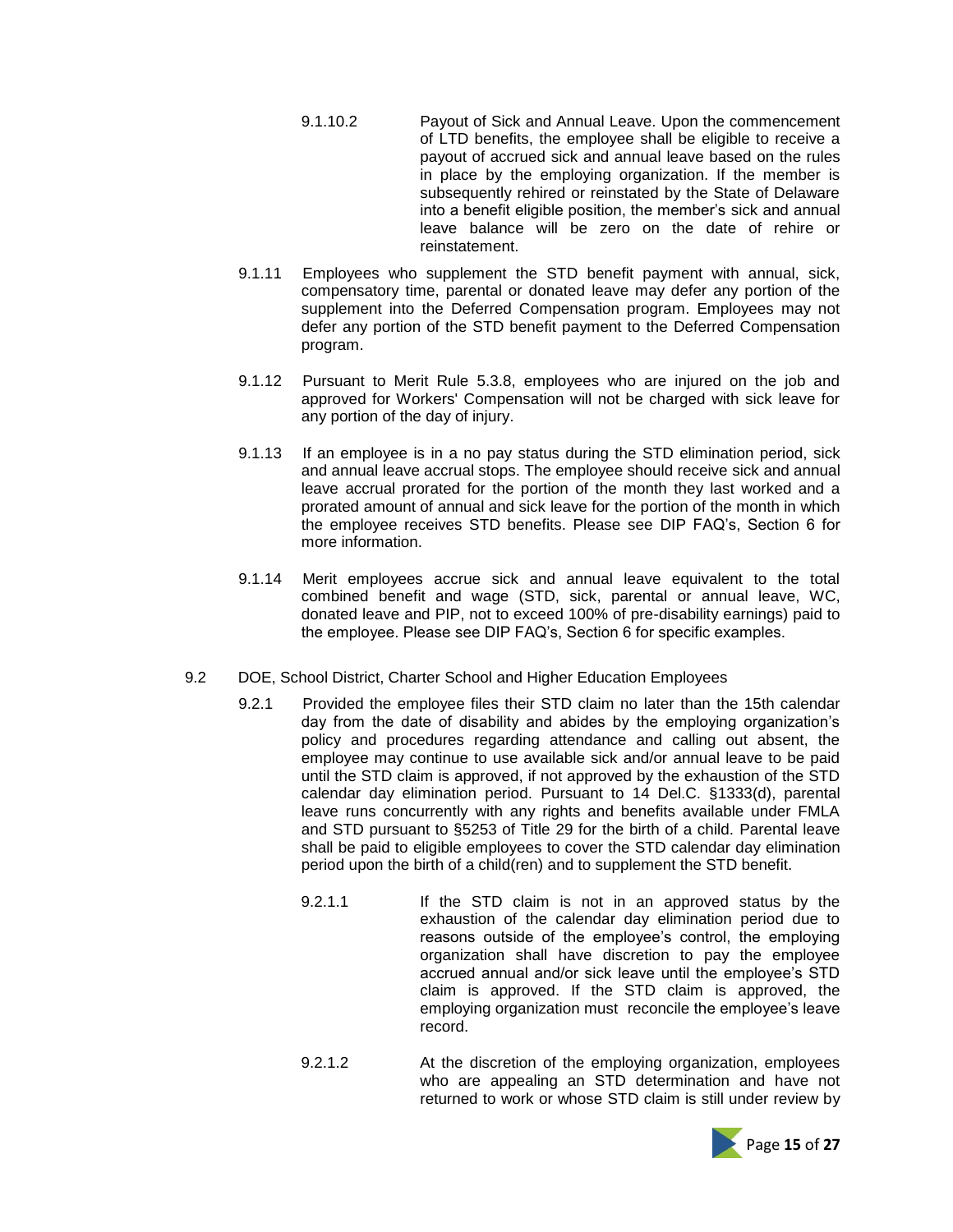the DIP insurance carrier and/or Administrator and/or the Appeals Administrator from the Statewide Benefits Office and/or the Hearing Officer appointed by the State Employee Benefits Committee, may be paid accrued annual and/or sick leave until the STD claim is approved or extended. If the STD claim is approved or extended, the employing organization must reconcile the employee's leave record.

- 9.2.2 An employee may utilize annual leave, sick leave, compensatory time, or donated leave (if applicable) to supplement STD benefits to equal 100% of pre-disability base pay for a maximum benefit period of 182 calendar days. Parental leave shall be used to supplement the STD benefit to equal 100% of pre-disability base pay for employees entitled to parental leave upon the birth of a child. An employee may not use annual leave, sick leave or other leave in lieu of parental leave for the birth of a child(ren) to supplement the STD benefit.
- 9.2.3 Employees on parental leave, FMLA and/or donated leave must comply with the rules that apply to those programs.
- 9.2.4 Upon the exhaustion of the maximum STD benefit period, any employee, except those entitled to hazardous duty pay as defined in 29 Del. C. §5933(c), and those working on a temporary reduced, alternate, light duty and/or parttime basis, shall no longer be an employee of the State or any of its political subdivisions provided the employee has exhausted their FLMA entitlement and/or is not FMLA eligible. Employees entitled to hazardous duty pay as defined in 29 Del. C. §5933(c) who exhaust the maximum short term disability benefit period shall no longer be an employee of the State or any of its political subdivisions at the end of their entitlement to hazardous duty pay or parental leave, provided the employee has exhausted their FMLA entitlement and/or is not FMLA eligible and is not working on a temporary reduced, alternate, light duty and/or part-time basis. Upon termination of employment, the employee shall not be eligible for payment of any unused parental leave. The employee has two options with respect to remaining unused sick and annual leave.
	- 9.2.4.1 Escrowed Sick and Annual Leave. Prior to the commencement of LTD benefits, the employee may make a written request to the employing organization to escrow unused annual and sick leave for a maximum period of six months. If the member returns to full-time State employment in a benefit eligible position for 30 calendar days within the 6 month escrow period, the member's sick and annual leave balances will be restored. If the member does not return to State employment in a benefit eligible position, the escrowed leave will be paid to the member based on the rules of the member's former employing organization.
	- 9.2.4.2 Payout of Sick and Annual Leave. Upon the commencement of LTD benefits, the employee shall be eligible to receive a payout of unused leave based on the rules of the employing organization.
- 9.2.5 Employees who supplement the STD benefit payment with annual, sick, compensatory time, parental or donated leave may defer any portion of the supplement into the Deferred Compensation program. Employees may not defer any portion of the STD benefit payment to the Deferred Compensation program.

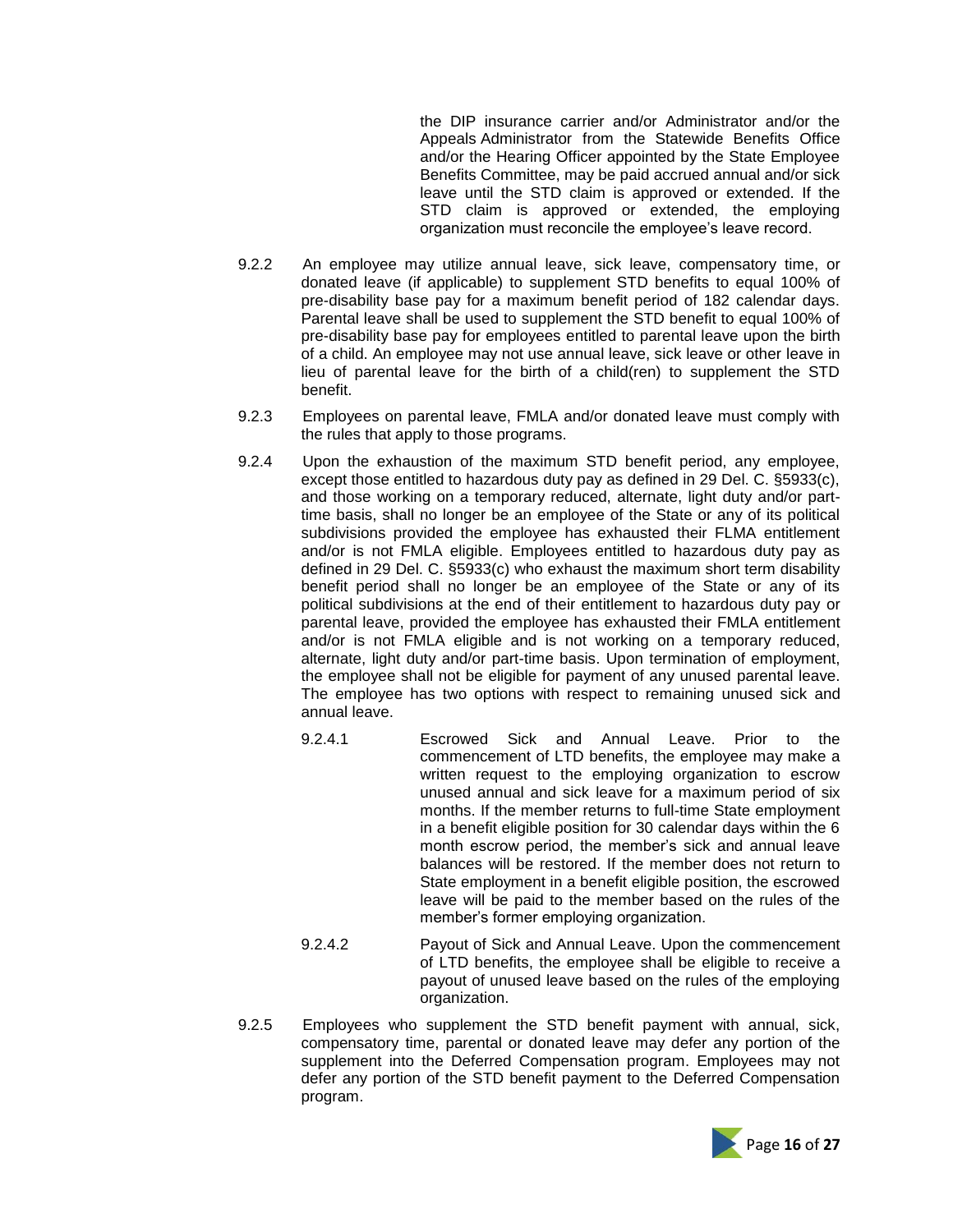#### **10.0 Termination of STD Benefits**

- 10.1 An employee's STD benefits will terminate upon the earliest of:
	- 10.1.1 The date the program terminates;
	- 10.1.2 The date the employee no longer meets the definition of eligibility;
	- 10.1.3 The last day of the period for which the employees fails to pay contributions, if required by the program; or
	- 10.1.4 The date in which the State of Delaware ceases to offer an STD program; or
	- 10.1.5 Upon the exhaustion of the maximum STD benefit period, any employee, except those entitled to hazardous duty pay as defined in 29 Del. C. §5933(c), shall no longer be an employee of the State or any of its political subdivisions provided the employee has exhausted their FLMA entitlement and/or is not FMLA eligible. Employees entitled to hazardous duty pay as defined in 29 Del. C. §5933(c) who exhaust the maximum short term disability benefit period shall no longer be an employee of the State or any of its political subdivisions at the end of their entitlement to hazardous duty pay or parental leave, provided the employee has exhausted their FMLA entitlement and/or is not FMLA eligible.
	- 10.1.6 The date the employee is no longer covered by the Delaware State Employees' Pension Plan pursuant to 29 Del.C. §5519;
	- 10.1.7 The date the employee is discharged for cause.

#### **11.0 Appeals – STD Claim Determinations**

- 11.1 Claimants whose STD claims are not in an approved status and have not returned to work are entitled to file an appeal with the DIP insurance carrier and/or Administrator. Claimants who file an appeal are required to immediately advise their supervisor and Human Resource office of the status of their appeal for benefits.
- 11.2 Pursuant to 29 Del.C.§5258, within 90 days of the postmark date of the carrier's written notice of its determination regarding STD benefits, a claimant may appeal any determination of disability benefits by filing a written petition setting forth with particularity the grounds for appeal with the DIP insurance carrier and/or Administrator. The DIP insurance carrier and/or Administrator has the authority to reverse all or any part of its initial STD benefit determination and shall notify the claimant, the employing organization and the Statewide Benefits Office in writing by certified mail, return receipt requested within 10 days of the determination. The claimant's written appeal should be addressed and mailed to:

Benefit Management Services Maitland Claim Office **RE: DISABILITY APPEAL** The Hartford P.O. Box 14306 Lexington, KY 40512-4306 Tel: (800) 549-6514/ Fax: (866) 411-5613

11.3 Pursuant to 29 Del.C. §5258, within 20 days of the postmark date of the DIP insurance carrier and/or Administrator's determination of benefits being appealed, a claimant may file a second level appeal by filing a written petition setting forth with particularity the grounds for second appeal to the Appeals Administrator at the Statewide Benefits Office, who shall conduct an informal review, and who shall have the authority to

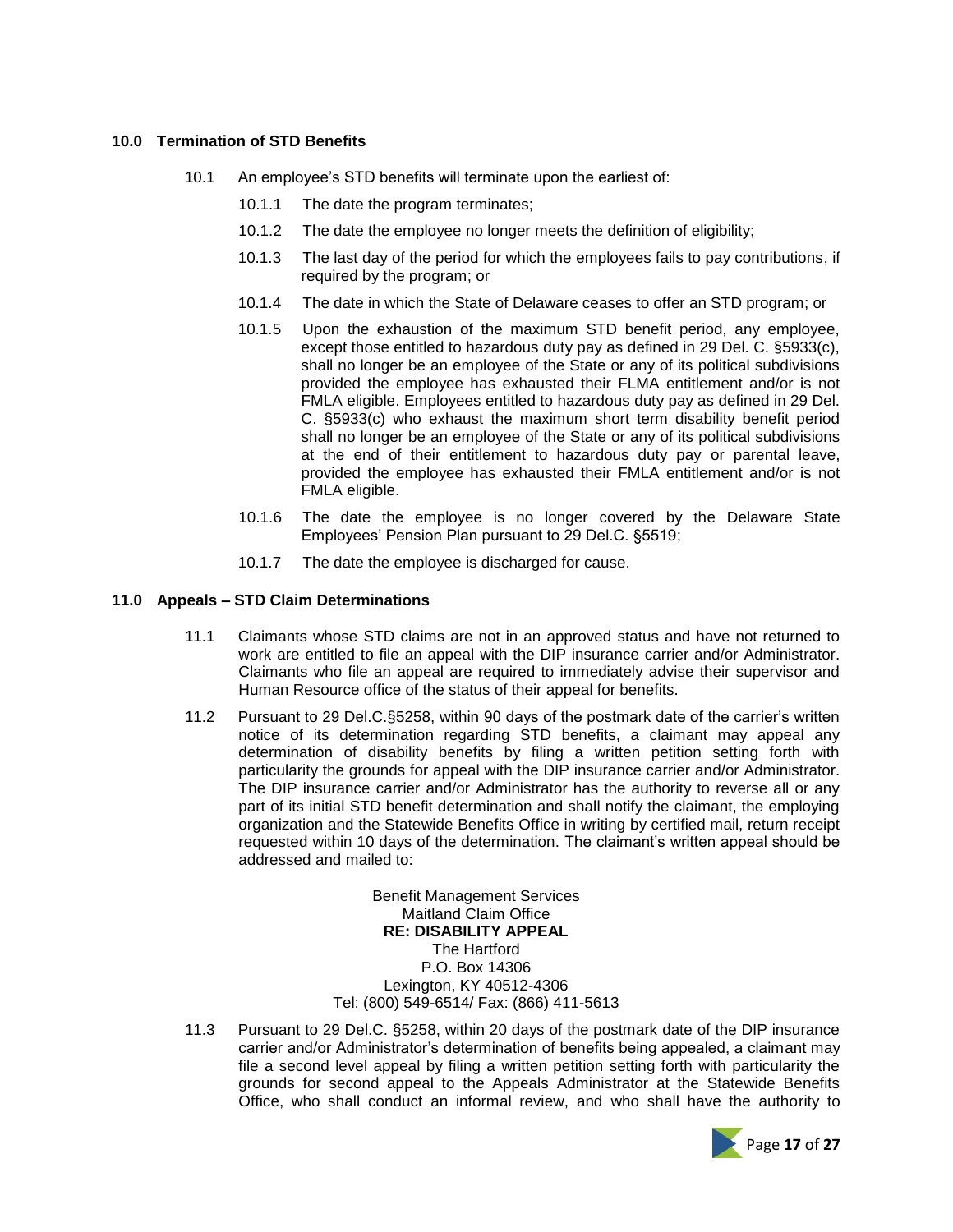reverse all or any part of the decision of the DIP insurance carrier and/or Administrator to deny benefits. The claimant's written appeal should be addressed and mailed to:

> Appeals Administrator **RE: DISABILITY APPEAL** Statewide Benefits Office 97 Commerce Way, Suite 201 Dover, DE 19904 Tel: (800) 489-8933 Fax: (302) 739-8339

The Appeals Administrator or designee, shall issue a final written decision and shall mail it to the claimant by certified mail, return receipt requested, within 30 days of speaking with the claimant.

11.4 Pursuant to 29 Del.C. §5258, if the Appeals Administrator affirms the DIP insurance carrier and/or Administrator's decision to deny disability benefits or any part thereof, a claimant may file an appeal to the SEBC within 20 days of the postmark date of the notice of the determination from the Appeals Administrator by filing a written petition with the SEBC setting forth with particularity the grounds for the appeal. The claimant's written appeal should be addressed and mailed to:

> Co-Chair, State Employee Benefits Committee (SEBC) **RE: DISABILITY APPEAL** Department of Human Resources Haslet Armory, Second Floor 122 Martin Luther King Jr. Blvd. South Dover, DE 19901 Tel: (302) 739-4195 Fax: (302) 739-3000

The SEBC may designate an appropriate representative from the Department of Human Resources as a Hearing Officer to hear evidence presented by the employee or, in its sole discretion, it may decide to hear the appeal directly. The SEBC or the Hearing Officer, as the case may be, shall determine whether the determination to deny benefits complies with the applicable disability plan adopted by the SEBC. The Hearing Officer and/or SEBC shall have all of the following powers in respect to the conduct at the hearing:

- 11.4.1 To issue subpoenas and administer oaths in any proceeding. Any subpoena process order or any notice or paper requiring service shall be sent by certified mail, return receipt request;
- 11.4.2 To examine persons as witnesses, take evidence, require the production of documents, and do all other things pursuant to law which are necessary to determine the appeal. In proceedings before the SEBC or its Hearing Officer, if any person neglects to produce any pertinent document, neglects or refuses to appear after having been subpoenaed, refuses to testify or be examined, disobeys or resists any lawful order or process, or intentionally obstructs the hearing, the SEBC shall certify facts under the signature of its chairperson or the Hearing Officer to any judge of the Superior Court, which judge shall there upon hear evidence as to the acts complained of. The judge shall, if the judge deems the evidence so warrants, issue an order requiring such persons to testify or produce documents or otherwise comply with the requirements of the SEBC, as the case may require. Refusal to comply with the order of the Court shall constitute contempt of Court;
- 11.4.3 Where the SEBC assigns the matter to the Hearing Officer, the Hearing Officer shall decide the matter and prepare a report containing the findings of fact, and conclusions of law, within 60 days of the hearing, and shall transmit

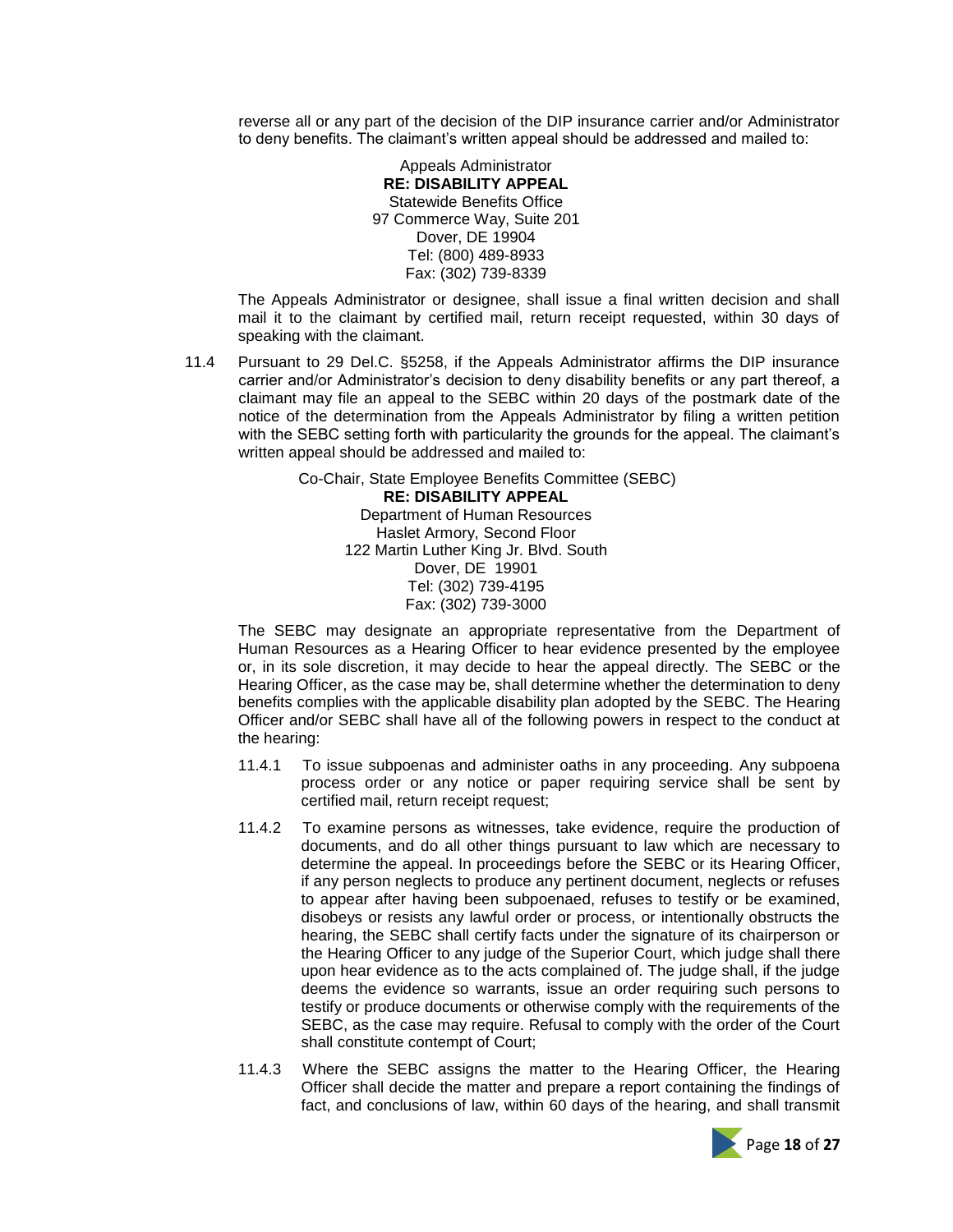the report, with the full record of the hearing, to the SEBC. The SEBC may accept or modify the Hearing Officer's final report, and shall notify the parties of its action by certified mail, return receipt requested within 60 days;

- 11.4.4 If the SEBC elects to hear the matter directly and not to assign it to the Hearing Officer, it shall issue its final decision containing findings of fact and conclusions of law, within 60 days of the hearing, and shall notify the parties of its action by certified mail, return receipt requested.
- 11.5 Pursuant to 29 Del.C. §5258, within 30 days of the postmark date of the SEBC's determination to deny benefits on appeal, a claimant may file a final action to Superior Court. The appeal shall be on the record.

### **12.0 Employee Termination**

- 12.1 The employing organization is required to fully complete a Vested LTD Pension Application prior to the exhaustion of the STD benefit period. The completed form must be submitted to the Office of Pensions for processing.
- 12.2 Employees leaving State service whose application for LTD benefits has not been approved, are eligible for continuation of their health care coverage(s) under COBRA. Employees should contact their Benefits Representative or Human Resource Office for details of this continuation option. Please refer to the Group Health Insurance Eligibility and Enrollment Rules for full detail.
- 12.3 Six weeks prior to the commencement of LTD benefits, the employing organization will provide the employee with Transitioning to LTD documents for the purpose of escrowing sick and annual leave accruals for a 6 month period and for benefit elections for while on approved LTD.See subsections 9.1.10 and 9.2.4 for complete descriptions of escrowing leave.
- 12.4 Pursuant to 29 Del. C. §5933 (c), hazardous duty employees injured while performing a hazardous duty assignment and whose injuries arose out of and in the course of performing hazardous duty are entitled to a 12 month salary supplement. Employees entitled to hazardous duty pay as defined in 29 Del.C. §5933(c) who exhaust the maximum short term disability benefit period shall no longer be an employee of the State or any of its political subdivisions at the end of their entitlement to hazardous duty pay or parental leave, provided the employee has exhausted their FMLA entitlement and/or is not FMLA eligible and the employee is not working on a temporary reduced, alternate, light duty and/or part-time basis. Upon termination of employment, the employee shall not be eligible for payment of any unused parental leave. See subsection 9.1.10 and 9.2.4 for a complete description.

# **13.0 Long Term Disability (LTD)**

- 13.1 For employees hired on or after January 1, 2006, no LTD benefit will be payable for any disability that is due to, contributed to, by, or results from a pre-existing condition unless such disability begins:
	- 13.1.1 After the last day of 12 consecutive month(s) while insured in DIP during which the employee received no medical care for the pre-existing condition; or
	- 13.1.2 After the last day of 12 consecutive month(s) during which the employee has been continuously insured under this plan.
- 13.2 Claimants may not receive LTD benefits and a service pension at the same time.

## **14.0 LTD Elimination Period**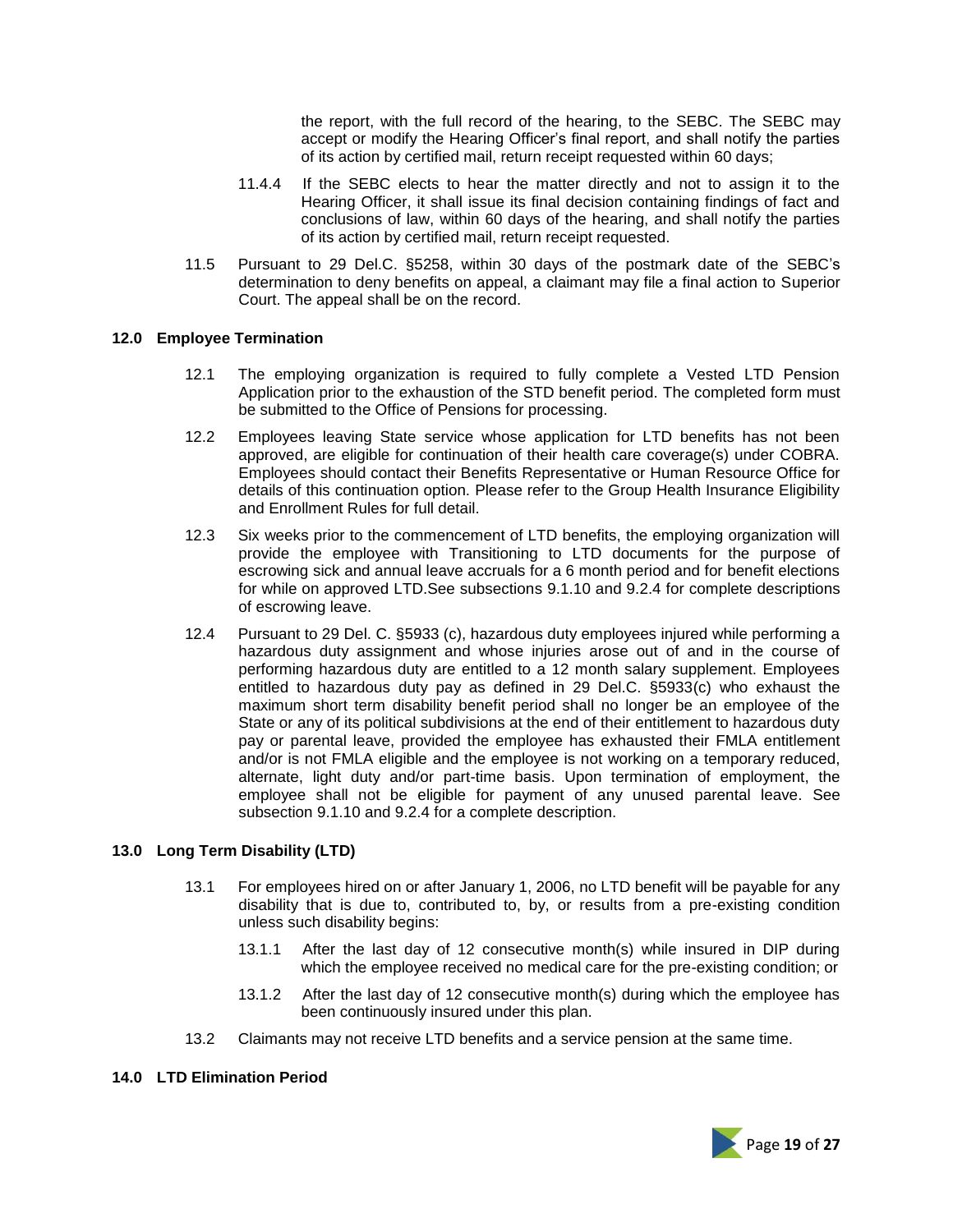- 14.1 The elimination period is the period of time the employee has a disability before benefits can be paid. It is the last to be satisfied of the following:
	- 14.1.1 The first 182 consecutive calendar days of any one period of disability; or
	- 14.1.2 The exhaustion of the 182 calendar day STD benefit period.
- 14.2 The elimination period shall commence on the date of disability and LTD benefits will commence on the 183rd calendar day.

#### **15.0 LTD Coverage**

- 15.1 LTD benefits are paid by the DIP insurance carrier and/or Administrator on a monthly basis directly to the claimant.
- 15.2 "Disability" or "disabled" during the first 24 months following the elimination period means the claimant is prevented by accidental bodily injury, sickness, mental condition, substance abuse or pregnancy from performing one or more of the essential duties of the claimant's occupation and, as a result, the claimant's current monthly earnings are less than 80% of pre-disability earnings. After the exhaustion of the first 24 months of disability, the claimant is prevented from performing one or more of the essential duties of any occupation. The claimant's failure to pass a physical examination required to maintain a license to perform the duties of the claimant's occupation alone, does not mean that the claimant has a disability.
- 15.3 The LTD program does not cover:
	- 15.3.1 Disabilities not under the regular care of a physician;
	- 15.3.2 Disability that is caused or contributed to by war or an act of war (declared or not);
	- 15.3.3 Disability caused by commission of or attempt to commit a felony, or to which a contribution cause was the participating claimant's being engaged in an illegal occupation;
	- 15.3.4 Disability caused by or contributed to by an intentionally self-inflicted injury, and;
	- 15.3.5 Injury sustained as a result of doing work for pay or profit from another employer.
- 15.4 The maximum duration of LTD benefits is as follows:

| Age When Disabled | <b>Benefit Duration (Months)</b> |
|-------------------|----------------------------------|
| Prior to age 60   | To age 65                        |
| 60                | 60                               |
| 61                | 48                               |
| 62                | 42                               |
| 63                | 36                               |
| 64                | 30                               |
| 65                | 24                               |
| 66                | 21                               |
| 67                | 18                               |
| 68                | 15                               |
| 69                | 12                               |

- 15.5 If an individual had a disability because of:
	- 15.5.1 mental condition that results from any cause;
	- 15.5.2 any condition that may result from mental condition;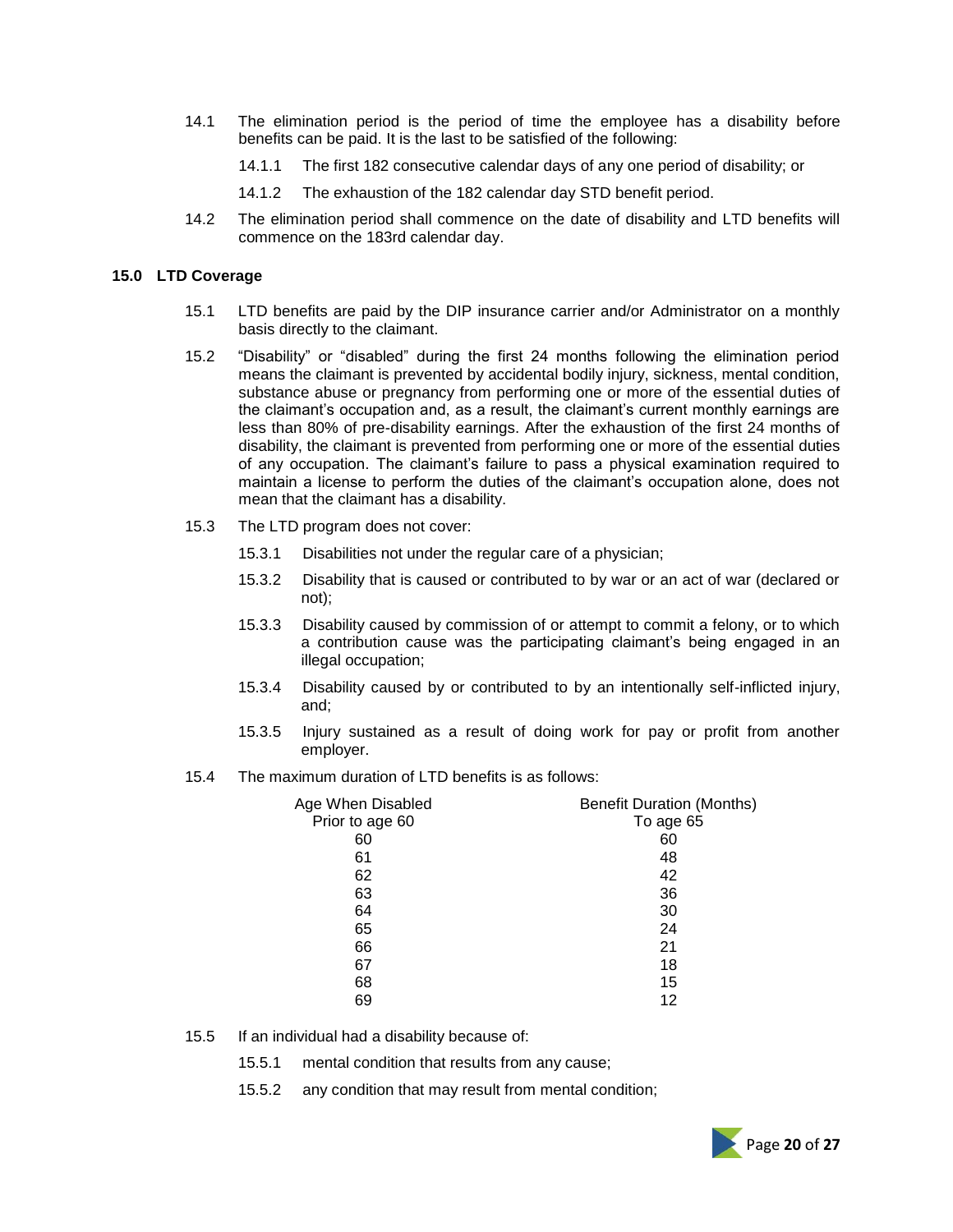- 15.5.3 alcoholism; or
- 15.5.4 the non-medical use or narcotics, sedatives, stimulants, hallucinogens, or any such substance, then, subject to all other policy provisions, LTD benefits will be payable:
	- 15.5.4.1 only for so long as the claimant is confined in a hospital or other plan licensed to provide medical care for the disabling condition; or
	- 15.5.4.2 when the claimant is not so confined, a total of 24 months for all such disabilities during the individual's lifetime.
- 15.6 Pursuant to 29 to 29 Del.C. §5524(d), DIP participants vested in the Delaware State Employees' Pension Plan as of December 31, 2005 may be enrolled in the disability pension plan upon the exhaustion of LTD benefits due to mental condition and/or substance abuse. Members will be mailed an authorization form to complete and return to the DIP insurance carrier and/or Administrator. Upon receipt, the DIP insurance carrier and/or Administrator will send a copy of the member's disability file to the Pension Office for processing.

#### **16.0 LTD Benefit Payment**

- 16.1 LTD benefits shall be paid in an amount up to 60% of the claimant's creditable compensation the day prior to the onset of the disability.
- 16.2 In no event shall a claimant utilize earned leave to supplement LTD benefits payments, unless the claimant has been rehired and is working on a part-time basis.
- 16.3 As defined in 29 Del.C. §5253(c)(3), LTD benefits shall not include general salary increases during the period of long term disability. LTD benefits may be increased annually by an amount approved by the SEBC.
- 16.4 Any claimant who applies for LTD benefits must apply to the Social Security Administration for disability benefits. LTD benefits shall be reduced by any disability benefits received from the Social Security Administration.
- 16.5 The amount of any benefit for loss of income provided to a claimant or to a claimant's family as a result of a period of disability for which the claimant is requesting LTD benefits will be an offset to the claimant's LTD benefit payment. This includes any such benefits for which the claimant or the claimant's family is eligible or is paid to the claimant, the claimant's family, or to a third party on behalf of the claimant. This includes the amount of any benefit for loss of income from:
	- 16.5.1 temporary disability benefits under Workers' Compensation Law, the Jones Act, occupational disease law, similar law or substitutes or exchanges for such benefits;
	- 16.5.2 governmental law or programs that provides disability or unemployment benefits as a result of the employee's job with the State;
	- 16.5.3 plan or arrangement of coverage, whether insured or not, or as a result of employment by or association with the employer or as a result of membership in or association with any group, association, union or other organization;
	- 16.5.4 mandatory "no fault" automobile insurance plan;
	- 16.5.5 disability benefits under:
		- 16.5.5.1 the United States Social Security Act or alternative plan offered by the State or municipal government;
		- 16.5.5.2 the Railroad Retirement Act;

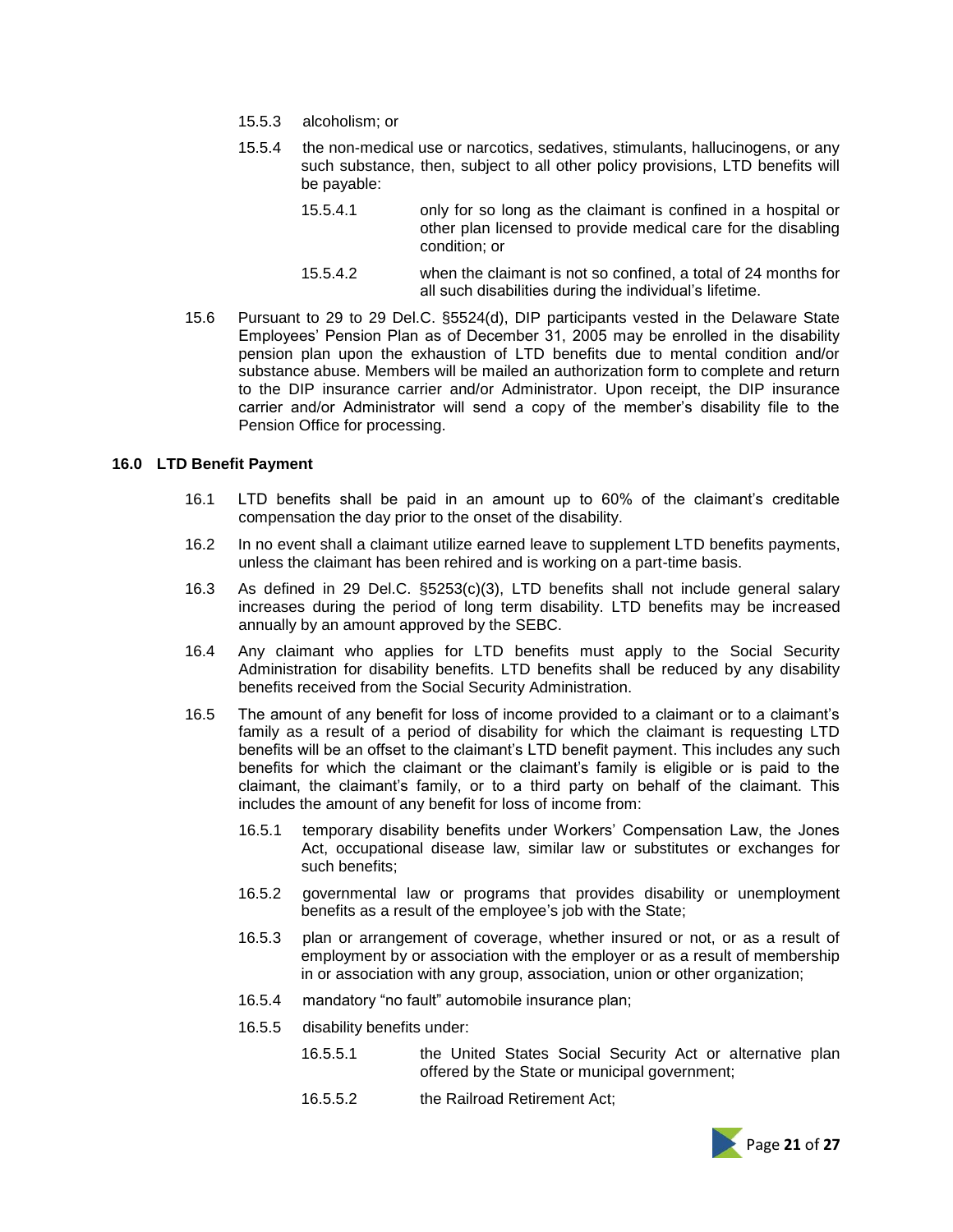- 16.5.5.3 the Canada Pension Plan, the Canada Old Age Security Act, the Quebec Pension Plan or any provincial pension plan or disability plan; or
- 16.5.5.4 similar plan or act, that the claimant, the claimant's spouse and the children are eligible to receive because of the claimant's disability;
- 16.5.6 Disability benefit from the Veteran's Administration, or any other foreign or domestic governmental agency:
	- 16.5.6.1 that begins after the claimant developed a disability, or
	- 16.5.6.2 if that claimant were receiving the benefit before becoming disabled, the amount of any increase in the benefit that is attributed to the claimant's disability.
- 16.5.7 Payment for Rehabilitative employment by the State of Delaware or other employer. All income received from the State of Delaware or other employer must immediately be reported to the DIP insurance carrier and/or Administrator.

IMPORTANT NOTE: Other Income Benefits also mean any payments that are made to the claimant, the claimant's family, or to a third party on behalf of the claimant, pursuant to any:

- 16.5.7.1 disability benefits under the Employee's Retirement Plan;
- 16.5.7.2 permanent disability or impairment benefits under a Workers' Compensation Law, the Jones Act, occupational disease law, similar law or substitutes or exchanges of such benefits;
- 16.5.7.3 portion of a settlement or judgment of a lawsuit that represents or compensates for the claimant's loss of earnings;
- 16.5.7.4 retirement benefit from a Retirement Plan that is wholly or partially funded by employer contributions, unless;
	- 16.5.7.4.1 The claimant was receiving it prior to becoming disabled; or
	- 16.5.7.4.2 The claimant immediately transfers the payment to another plan qualified by the United States Internal Revenue Service for the funding of a future retirements.
- 16.6 Claimants receiving LTD benefits are responsible for the accurate and timely payment of all health care premiums. Please refer to the Group Health Insurance Eligibility and Enrollment Rules for full details.
- 16.7 If the State of Delaware notifies the DIP insurance carrier and/or administrator that a claimant receiving LTD benefits has been overpaid STD benefits, the DIP insurance carrier and/or administrator shall make any LTD payments that it would otherwise pay to the claimant directly to the State of Delaware until the State of Delaware has been paid in full for the claimant's overpaid STD benefits.

## **17.0 LTD Termination of Benefits**

17.1 A claimant's LTD benefit will terminate upon the earliest of:

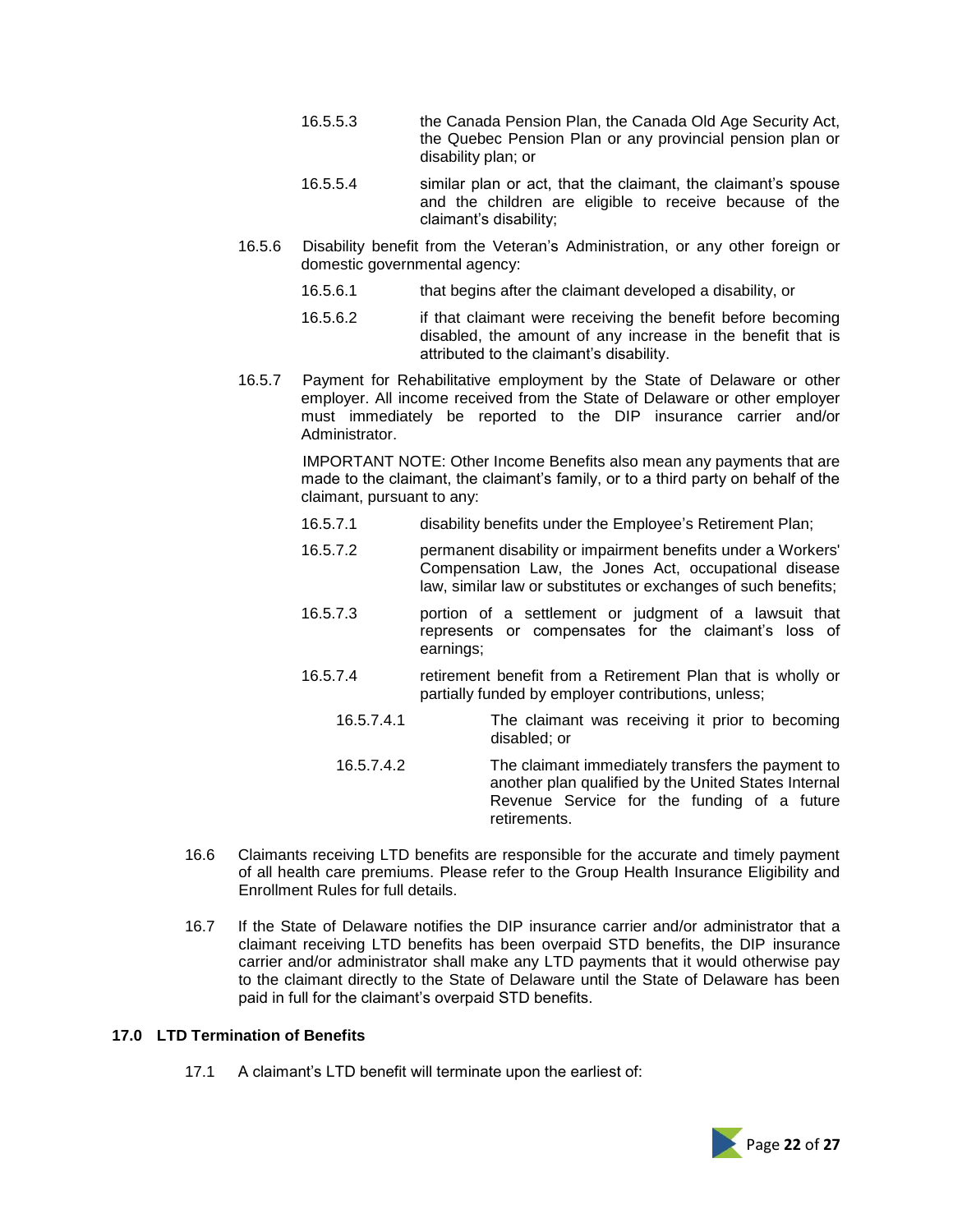- 17.1.1 The date the claimant is no longer disabled as determined by the DIP insurance carrier and/or Administrator;
- 17.1.2 The date the Group Insurance Policy terminates;
- 17.1.3 The date premium payment is due but not paid, if applicable;
- 17.1.4 The date the claimant is no longer a member of the Delaware State Employees' Pension Plan, or;
- 17.1.5 The date the claimant elects service retirement from the State of Delaware.

#### **18.0 Appeals – LTD Claim Determinations**

- 18.1 The claimant or the claimant's representative may appeal to the DIP insurance carrier and/or Administrator for a full and fair review of any LTD benefit determination. The claimant may:
	- 18.1.1 Request a review upon written application to the DIP insurance carrier and/or Administrator within 180 days of the claim denial;
	- 18.1.2 Request copies of all documents, records, and other information relevant to the claim, and;
	- 18.1.3 Submit written comments, documents, records and other information relating to the claim.
- 18.2 The DIP insurance carrier and/or Administrator will make a decision no more than 45 days after receiving the claimant's appeal unless the DIP insurance carrier and/or Administrator determines special circumstances that require an extension of time to process the appeal. If the appeal requires an extension, the DIP insurance carrier and/or Administrator will make a decision no more than 90 days after receiving the claimant's appeal. The written decision will include specific references to policy provisions on which the decision is based.

#### **19.0 Other Benefits During Disability**

- 19.1 Short Term Disability (STD)
	- 19.1.1 Employees receiving STD benefits accrue pension creditable service for each month the employee's STD claim is in approved status.
	- 19.1.2 Employees receiving STD benefits under 29 Del.C. §5253(b) will be treated as "regular officers and employees" under these regulations and are eligible for enrollment in the Group Health Insurance Program with State Share contributions, as applicable. STD beneficiaries are subject to the Group Health Insurance Program Eligibility and Enrollment Rules.
- 19.2 Long Term Disability (LTD)
	- 19.2.1 Claimants on approved LTD continue to accrue pension creditable service for each month the LTD claim is in approved status.
	- 19.2.2 The State of Delaware's pension benefit and the DIP are separate programs. At the point an individual begins receiving LTD benefits, the individual can terminate their membership in the Delaware State Employees Pension Plan (SEPP) by withdrawing contributions. Should this occur, the individual forfeits their right to a service pension and all accompanying fringe benefits such as health care after LTD ceases.
	- 19.2.3 LTD claimants receiving benefits under 29 Del. C. §5253(c) will be treated as "eligible pensioners" and are eligible for enrollment in the Group Health

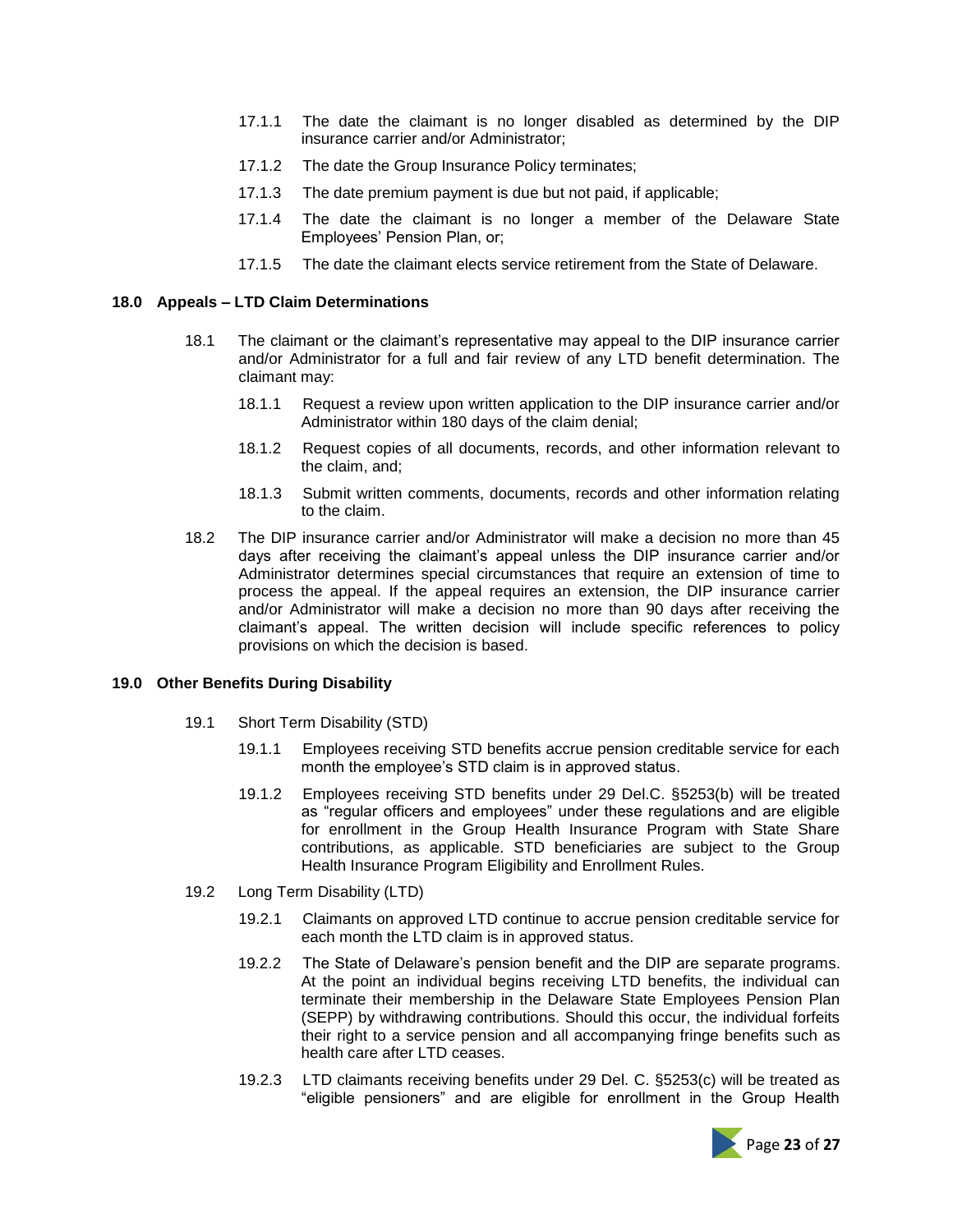Insurance Program with State Share contributions, as applicable. LTD beneficiaries, who have returned to work as provided in DIP Rule 22.0 prior to the exhaustion of the STD benefit period or who have been rehired into a benefit eligible active position, will be treated as "regular officers and employees" as provided by 29 Del. C. §5202 and are to receive State Share contributions by their employing organization. LTD beneficiaries are subject to the Group Health Insurance Plan Eligibility and Enrollment Rules. LTD beneficiaries who are not actively working in a benefit eligible position will have their health care benefits administered by the Office of Pensions.

# **20.0 Return To Work (RTW)**

- 20.1 Pursuant to 29 Del.C. §5256(5), a contract exists between the SEBC and the Statewide Benefits Office for the purpose of the administration of the DIP, including but not limited to determination of an individual's ability to return to work by the RTW Coordinator pursuant to 29 Del. C. §5257(a).
	- 20.1.1 Short Term Disability Return to Work (RTW)
		- 20.1.1.1 Pursuant to 29 Del. C. §5257(a), once an employee has been determined to have the ability to return to employment by the SEBC, the employee will receive the following assistance.
			- 20.1.1.1.1 Merit employees may be placed in any vacant merit position, for which they qualify, by the Department of Human Resources.
			- 20.1.1.1.2 Non-merit State employees, and employees from non-State employers will be placed by that employer into a vacant position within their respective employing organization for which the employee qualifies.
		- 20.1.1.2 The employee must have a RTW Authorization from his/her attending physician to be permitted to return to work. Authorization forms may be obtained from the RTW Coordinator in the Statewide Benefits Office or from the employing organization if a specific form is required. A RTW Authorization is required PRIOR to the employee's first day back to work.
		- 20.1.1.3 Return to work assistance for employees enrolled in DIP who expect to be out of work for less than the STD calendar day elimination period are eligible to utilize the services of the RTW Coordinator from the Statewide Benefits Office.
		- 20.1.1.4 There is a Return to Work process that shall be followed to assess and plan for keeping or returning an employee to work. The return to work process for all employing organizations shall be as follows:
			- 20.1.1.4.1 Same job, same employer;
			- 20.1.1.4.2 Same job, with modifications, same employer;
			- 20.1.1.4.3 Same job, different employer;
			- 20.1.1.4.4 Same job with modifications,

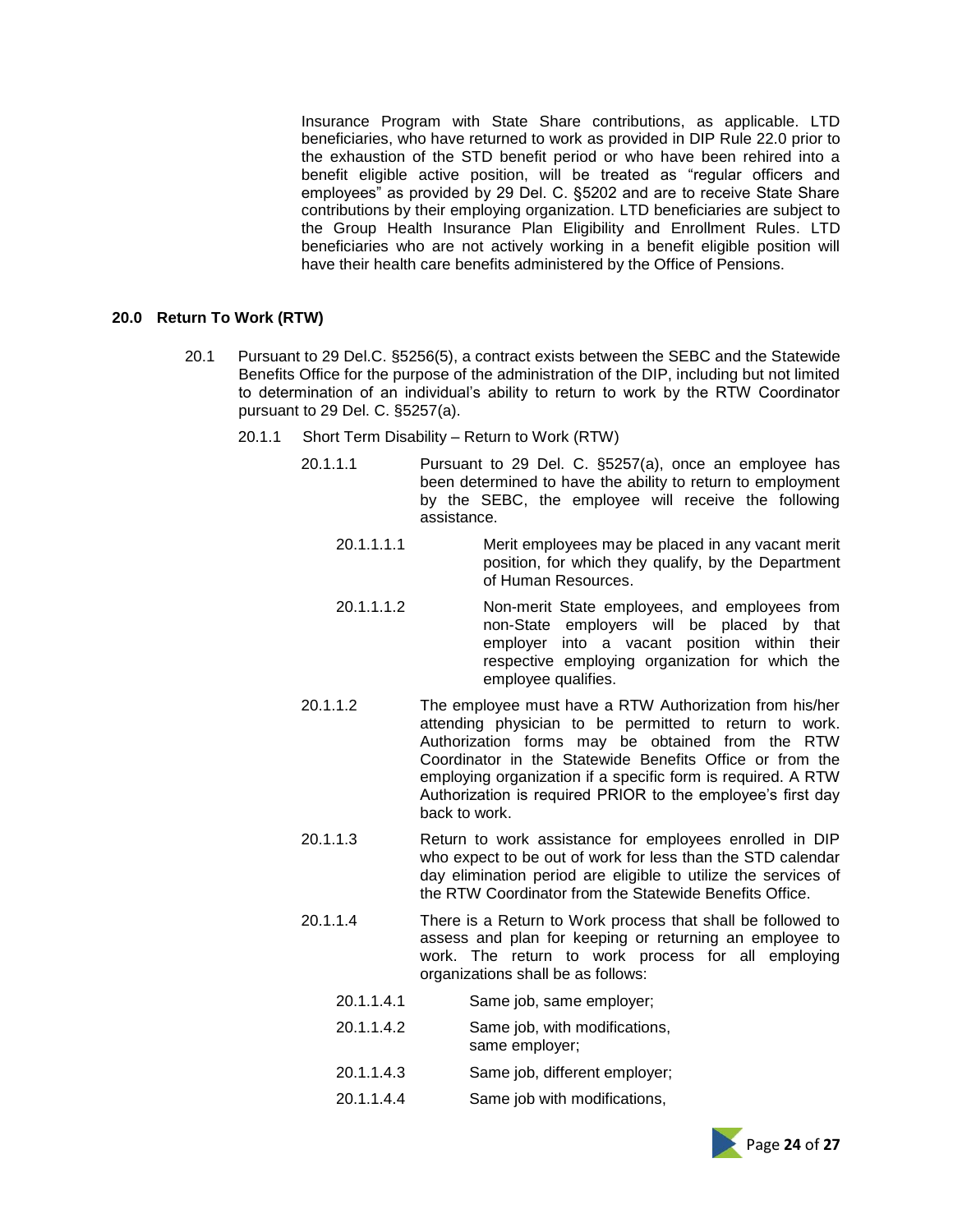different employer;

- 20.1.1.4.5 Different job, same employer;
- 20.1.1.4.6 Different job, different employer;
- 20.1.1.4.7 Retraining and Education.
- 20.1.1.5 The employing organization is required to engage in a dialogue with an employee who may be covered by the ADA and can perform the essential functions of the position with or without reasonable accommodation.
- 20.1.1.6 The employee is eligible to receive assistance from the RTW Coordinator and the employing organization if temporary restrictions and limitations prevent an employee from performing his/her job at full capacity. The employee will return to full duty work as soon as approved to do so by a medical provider as well as with the approval of the employing organization and within the merit rule time frames.
- 20.1.1.7 If the employing organization is unable to accommodate the employee with temporary restrictions or limitations, the employing organization must notify the RTW Coordinator stating the reason the accommodation cannot be granted. Employees should work closely with the RTW Coordinator and the employing organization if modified duty is being requested.
- 20.1.1.8 When looking for options beyond the employee's own job, the RTW Coordinator and employing organization shall consider the employee's abilities, anticipated absence duration, training and experience. If placement cannot be accommodated, the employing organization must provide a written explanation to the RTW Coordinator.
- 20.1.1.9 If the employing organization is unable to accommodate the employee's restrictions so that he/she may return to work, the employee may be eligible for a continuation of STD benefits provided the employee is still unable to perform the essential duties of their own occupation.
- 20.1.1.10 If the employing organization agrees to accommodate the temporary restrictions or limitations recommended by the employee's medical provider while recovering from disability and the employee refuses to return to work, benefits may be discontinued.
- 20.1.1.11 When appropriate, the RTW Coordinator may refer employees to the Division of Vocational Rehabilitation when it has been determined by a medical professional that an employee will no longer have the ability to perform the essential functions of the position on a permanent basis.
- 20.1.1.12 When assigned to a rehabilitation program, the employee is required to maintain a treatment schedule corresponding to medical restrictions and/or normal working hours as designed by the location.
- 20.1.1.13 Employing organizations may not permanently fill an employee's position while the STD claim is in an approved status. However, throughout the approved STD benefit

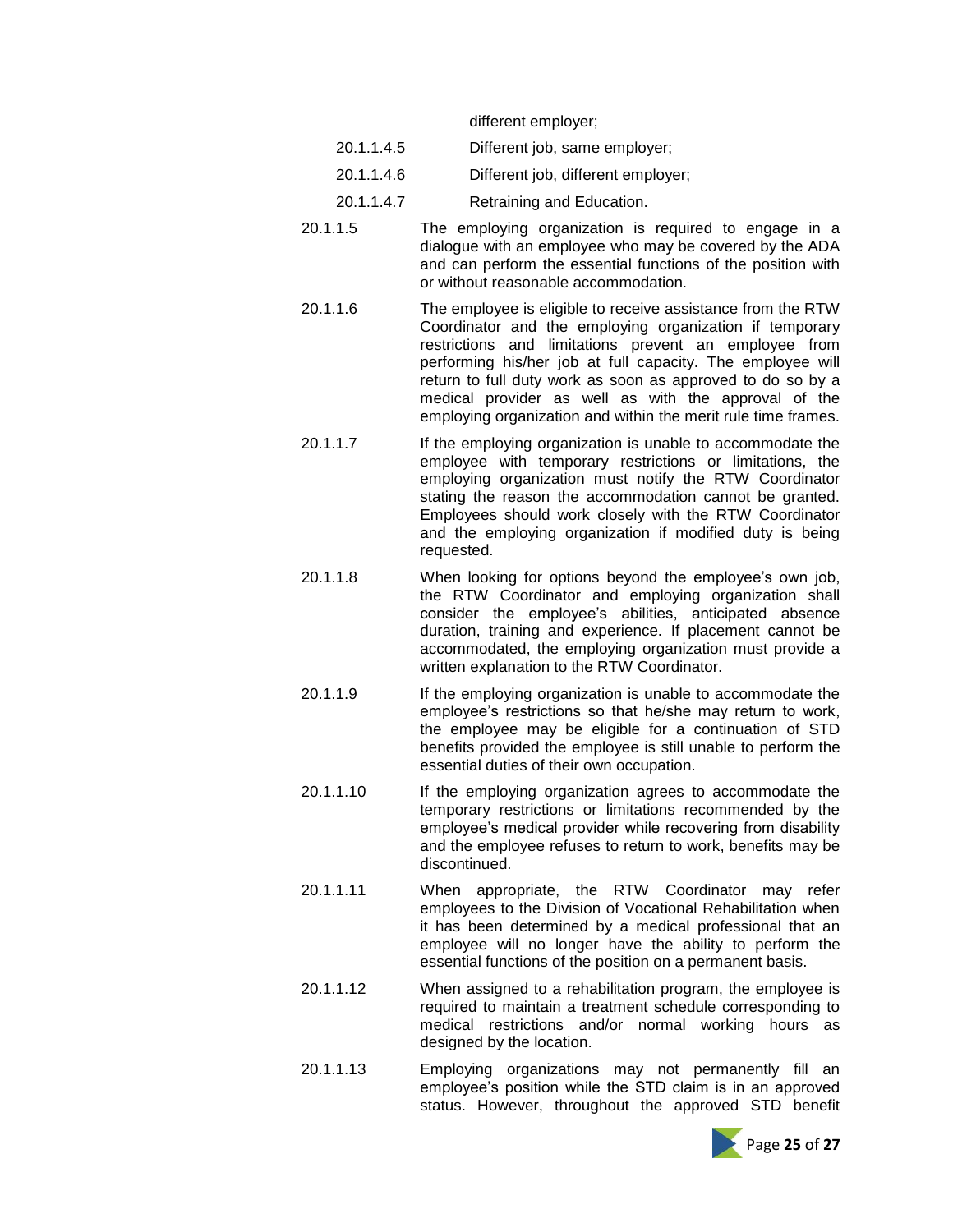period employing organizations retain the right to impose disciplinary measures up to and including dismissal for just cause.

#### **21.0 Long Term Disability (RTW)**

- 21.1 Pursuant to 29 Del.C. §5257(b), once an individual has been determined to have the ability to return to employment by the SEBC, the individual will receive the following assistance:
	- 21.1.1 Former merit employees enrolled in and previously deemed eligible for the Long Term Disability Program may, when available and appropriate, be placed by the Department of Human Resources in any merit position, for which they qualify without a certification list, as long as the paygrade does not exceed their paygrade at the time of their acceptance into and eligibility for the Short Term Disability Program. Exceptions to the paygrade limitation may be made for vacancies for which a documented shortage of qualified applicants exists.
	- 21.1.2 Former non-merit employees enrolled in and previously deemed eligible for the Long Term Disability Program will be placed by their previous employer into a vacant position within their respective agency for which they qualify.
- 21.2 Individuals previously employed in a Merit position, should contact the RTW Coordinator at the Statewide Benefits Office prior to the beginning of LTD to discuss the RTW processes.
- 21.3 Former merit employees documented performance/conduct issues prior to their disability may be determined ineligible for placement or RTW assistance. Refer to subsection 20.1.1.4 for the return to work process.
- 21.4 Former merit employees who are returning to State employment from an approved LTD claim are subject to Merit Rule 9.5 which states "Upon reinstatement, employees who left the Merit System shall be required to serve an initial probation period".
- 21.5 When an individual is rehired from LTD into a Merit position on a reduced work schedule and the reduced work schedule is expected and/or exceeds 30 calendar days, the employee should be considered permanent part-time for the purposes of holiday pay and leave accruals which shall be pro-rated based on scheduled hours. The status of permanent part-time will continue until such time as the employee is released to work for a normal work week of 37.5 or 40 hours.
- 21.6 Individuals formerly employed by a school district, charter school, institution of higher education or other non-merit employing organization, may utilize the services of the RTW Coordinator and/or former employing organization for placement assistance.
- 21.7 When returning to work from LTD, former merit employees will be considered a new hire. Once rehired, the employee will accrue leave (vacation/sick) at the same rate as when the previous employment terminated.
- 21.8 If an LTD beneficiary is offered a position for which the employee is qualified and the employee declines the position, RTW assistance will terminate.
- 21.9 Individuals are not required to have been approved or be approved for LTD to receive RTW services from the Statewide Benefits Office.
- 21.10 Employees returning to active state employment from LTD are eligible for FMLA upon meeting the standard FMLA eligibility requirement of:
	- 21.10.1 Twelve (12) months aggregate employment;